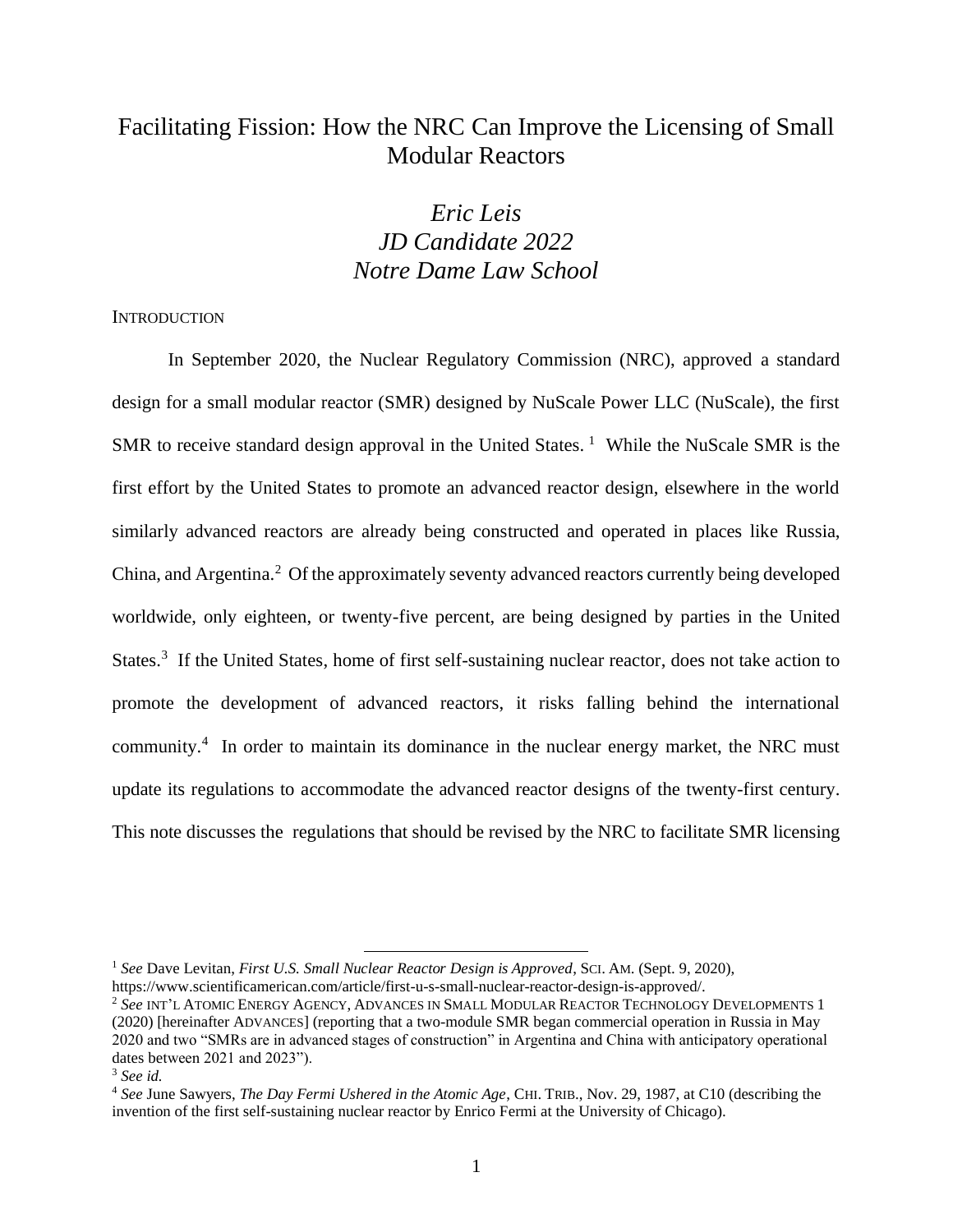and the advances in SMR technology that enable such changes to be made without compromising reactor safety.

"Small modular reactor" is the universal term used to describe advanced reactors that have individual operating capacities less than 300 MW<sup>e</sup> and can be combined with other modules to increase the energy capacity of a single site.<sup>5</sup> There are a number of different categories of SMRs that use different materials as the moderator.<sup>6</sup> This note focuses on light water reactor (LWR) SMRs. A light water reactor (LWR) uses normal water,  $H<sub>2</sub>O$ , to slow down neutrons. This is different from a heavy water reactor which uses deuterium oxide.<sup>7</sup>

It is beneficial for the United States to encourage the develop of SMRs for both commercial and environmental reasons. The Nuclear Energy Agency estimates that the worldwide demand for advanced reactors will be one hundred billion dollars by 2035.<sup>8</sup> Currently, nuclear power supplies eleven percent of the world's electricity from reactors located in thirty-two countries.<sup>9</sup> Worldwide energy consumption was 25.4 trillion kilowatt-hours in 2015 and is expected to increase to 34 trillion kilowatt-hours by 2040.<sup>10</sup> Energy consumption in the United States, alone, is expected to grow one percent per year.<sup>11</sup> During that same time period, total nuclear power plant capacity is expected to decline by six gigawatts.<sup>12</sup> Thus, while the demand for electricity is increasing, the supply from nuclear power plants is decreasing as countries fail to replace aging large LWRs.

<sup>5</sup> MASS. INST. OF TECH., THE FUTURE OF NUCLEAR ENERGY IN A CARBON-CONSTRAINED WORLD 60 (2018) [hereinafter THE FUTURE].

<sup>6</sup> *See* ADVANCES, *supra* note 2, at 4; Definition of Moderator, U.S. NRC, https://www.nrc.gov/reading-rm/basicref/glossary/moderator.html (last visited Dec. 3, 2020) (defining "moderator" as "a material, such as ordinary water, heavy water, or graphite, that is used in a reactor to slow down high-velocity neutrons, thus increasing the likelihood of fission").

<sup>7</sup> *See* Heavy Water, ENCYCLOPEDIA BRITANNICA, https://www.britannica.com/science/heavy-water (last visited Dec. 3, 2020).

<sup>8</sup> Andrew Maykuth, *Going Small; Nuclear Power's Next Big Thing is Reducing the Size of its Reactors*, PHILA. INQUIRER, Mar. 17, 2019, at E1.

<sup>9</sup> THE FUTURE, *supra* note 5, at 3.

<sup>10</sup> *Id.* at 1.

 $11$  *Id.* 

<sup>12</sup> *Id.* at 4.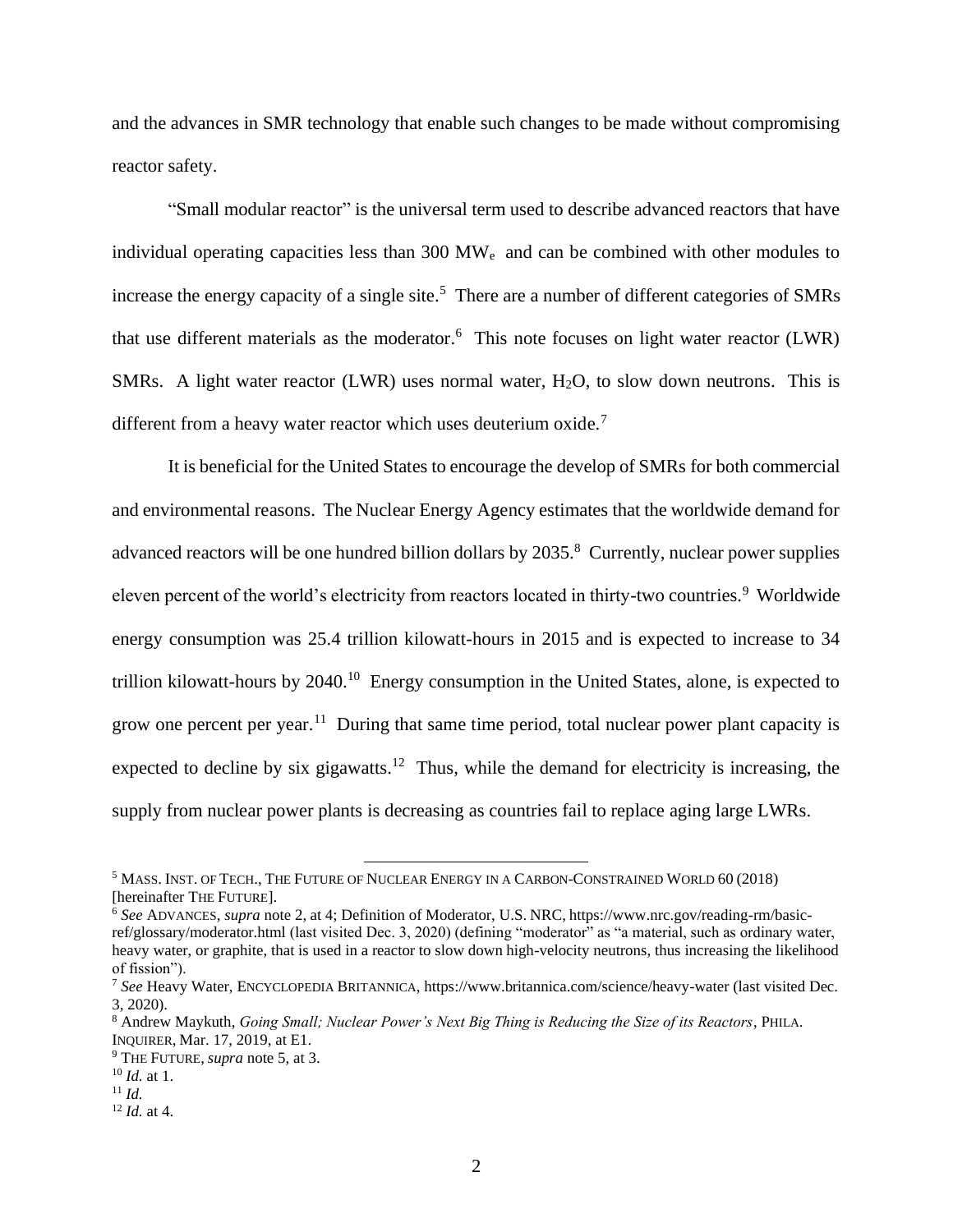In addition to widespread demand, SMRs offer a more cost-effective solution than the large LWRs of the twentieth century. Unlike the nuclear dinosaurs of the past which were constructed onsite, SMRs "can be mass-produced at existing U.S. manufacturing facilities."<sup>13</sup> Newport News Shipbuilding, the Virginia company that builds nuclear-powered submarines and aircraft carriers for the United States Navy, reported that a reactor construction task which normally requires eight man-hours to complete onsite is able to be performed in one man-hour at a modular fabrication shop.<sup>14</sup> It is estimated that such cost-saving realities of SMRs will be able to reduce the construction of nuclear power plants by approximately one thousand six hundred dollars per kilowatt, or roughly thirty percent.<sup>15</sup>

SMRs offer environmental advantages as well. In order to reach the climate benchmarks established by the Paris Agreement, the country will have to reduce the amount of carbon dioxide produced in electricity generation by 97 percent.<sup>16</sup> Nuclear power plants, with a carbon footprint that is equivalent to windmills and lower than solar power, provide the solution.<sup>17</sup> In fact, according to models prepared by the Massachusetts Institute of Technology, decarbonization goals *cannot be achieved* without relying upon nuclear power unless there are significant developments in renewable and battery storage capacities.<sup>18</sup>

While the success of SMRs relies, in part, on research and development, it also depends upon enabling regulations that are tailored to twenty-first century technologies. The Nuclear

<sup>&</sup>lt;sup>13</sup> *Id.* at xx ("Countries with high labor rates and low productivity have stronger incentives to use modular construction in factories and shipyard to reduce labor requirements").

<sup>14</sup> *See id.* at 45.

<sup>15</sup> *Id*. at 46.

<sup>16</sup> *See id.* at 3.

<sup>17</sup> Simon Evans, *Solar, Wind and Nuclear Have 'Amazingly Low' Carbon Footprints, Study Finds*, CARBON BRIEF, https://www.carbonbrief.org/solar-wind-nuclear-amazingly-low-carbon-footprints (last visited Dec. 3, 2020) (reporting the following lifetime carbon dioxide produced per kilowatt-hour: nuclear, 4 grams; wind, 4 grams; solar, 6 grams; hydro, 97 grams; natural gas, 78 grams; coal, 109 grams).

<sup>18</sup> *See* THE FUTURE, *supra* note 5, at 23.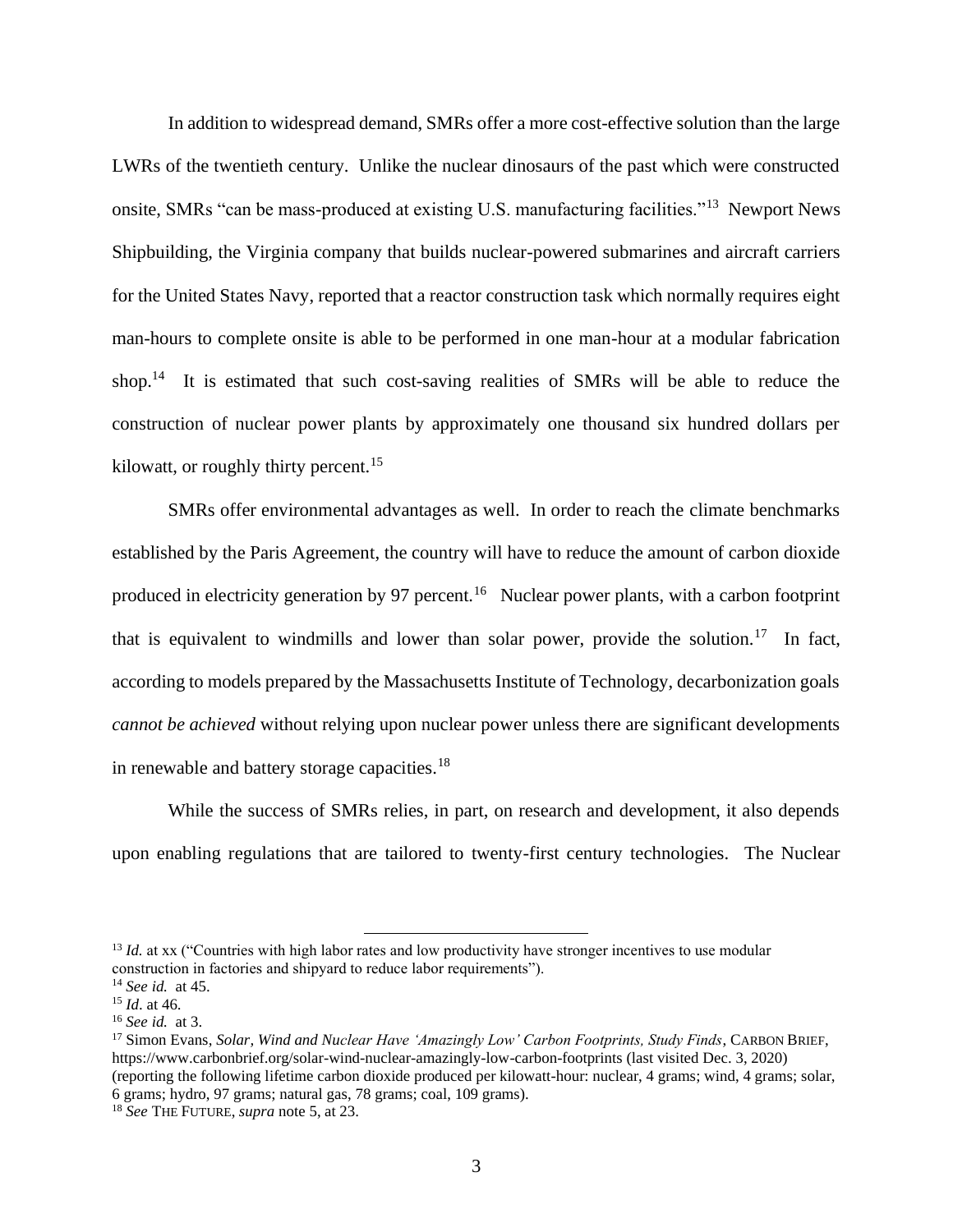Regulatory Commission is the agency tasked with regulating and licensing nuclear power plants.<sup>19</sup> During the licensing process for the NuScale SMR, the NRC acknowledged that some of its design criteria were inapplicable to the new reactor design, such criteria having been "developed based on the licensing of early commercial water-cooled reactor plant designs."<sup>20</sup>

This purpose of this note is to explain how and why the NRC can update its regulations to facilitate the develop of small modular reactors. Part I provides a background of the NRC to include a discussion of the legislation that both empowers it to regulate and demands that it promote technological advancement. Part II presents a technical comparison of large LWRs to SMRs. By comparing and contrasting the operating parameters and safety features, the note presents evidence for why more conservative regulations are no longer necessary. Part III then describes several regulations that inhibit the development of SMRs and how the NRC has considered updating its design requirements.

### I. THE NUCLEAR REGULATORY COMMISSION

#### A. History of the Nuclear Regulatory Commission

Before the NRC was established by Congress, the Atomic Energy Commission (AEC) oversaw nuclear operations, both for military and civil purposes, in the United States. $21$  As the development of nuclear reactors increased in the 1960s and 70s, the regulatory burdens on the AEC increased as well, and it became clear to Congress that nuclear responsibilities must be split between two organizations, one to perform research and development and the other to oversee licensing and regulation.<sup>22</sup> As a result, Congress passed the Energy Reorganization Act of 1974

<sup>19</sup> *See* 42 U.S.C. § 5841(f) (2018).

<sup>20</sup> NUCLEAR REG. COMM'N, NUSCALE POWER EXEMPTION REQUEST FROM 10 CFR PART 50, APPENDIX A, GENERAL DESIGN CRITERION 27, "COMBINED REACTIVITY CONTROL SYSTEMS CAPABILITY" (2018).

<sup>21</sup> *See* ALICE BUCK, THE ATOMIC ENERGY COMMISSION 1–4 (1983).

<sup>22</sup> *See id.* at 16–18.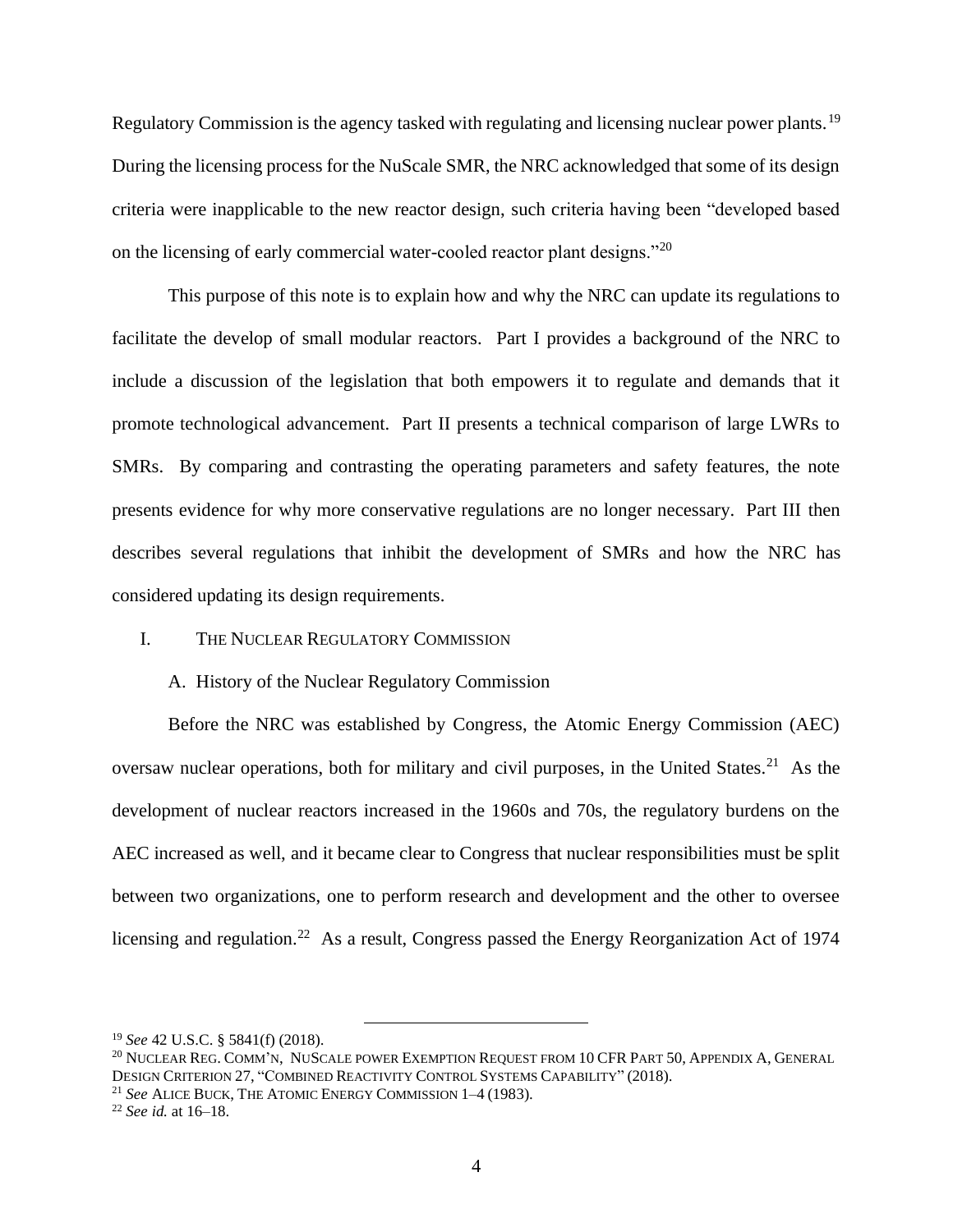which split the AEC into two separate agencies by creating both the NRC and the Energy Research and Development Administration.<sup>23</sup> The latter was directed to oversee nuclear military and production activities, while the NRC received "all the licensing and regulatory functions of the Atomic Energy Commission."<sup>24</sup>

In passing the Energy Reorganization Act, Congress provided a legislative purpose for the two new agencies when it wrote,

"Congress hereby declares that the general welfare and the common defense and security require effective action to develop and increase the efficiency and reliability of use of, all energy sources to meet the needs of present and future generations, to increase the productivity of the national economy and strengthen its position in regard to international trade, to make the Nation self-sufficient in energy, to advance the goals of restoring, protecting, and enhancing environmental quality, and to assure public health and safety."<sup>25</sup>

By enabling and supporting the development of SMRs, the NRC would be fulfilling the above legislative goals, written over thirty years ago. By approving cost-efficient electrical generation, the NRC is *increasing* "the productivity of the national economy."<sup>26</sup> By permitting the construction of modular reactors in factories, the NRC is opening the door for the United States to become exporters of nuclear reactors thus *strengthening* the country's "position in regard to international trade."<sup>27</sup> Finally, by promoting an industry with the lowest carbon footprint, the NRC is "enhancing environmental quality."<sup>28</sup>

B. Federal Legislation to Promote the Development of Advanced Reactors

<sup>23</sup> *See id.* at 19.

<sup>24</sup> 42 U.S.C. § 5841 (f) (2018). *See* 42 U.S.C. § 5801 (b) (2018).

 $25$  42 U.S.C. 5801 (a) (2018).

<sup>26</sup> *Id.*

<sup>27</sup> *Id.* 

 $^{28}$  *Id.*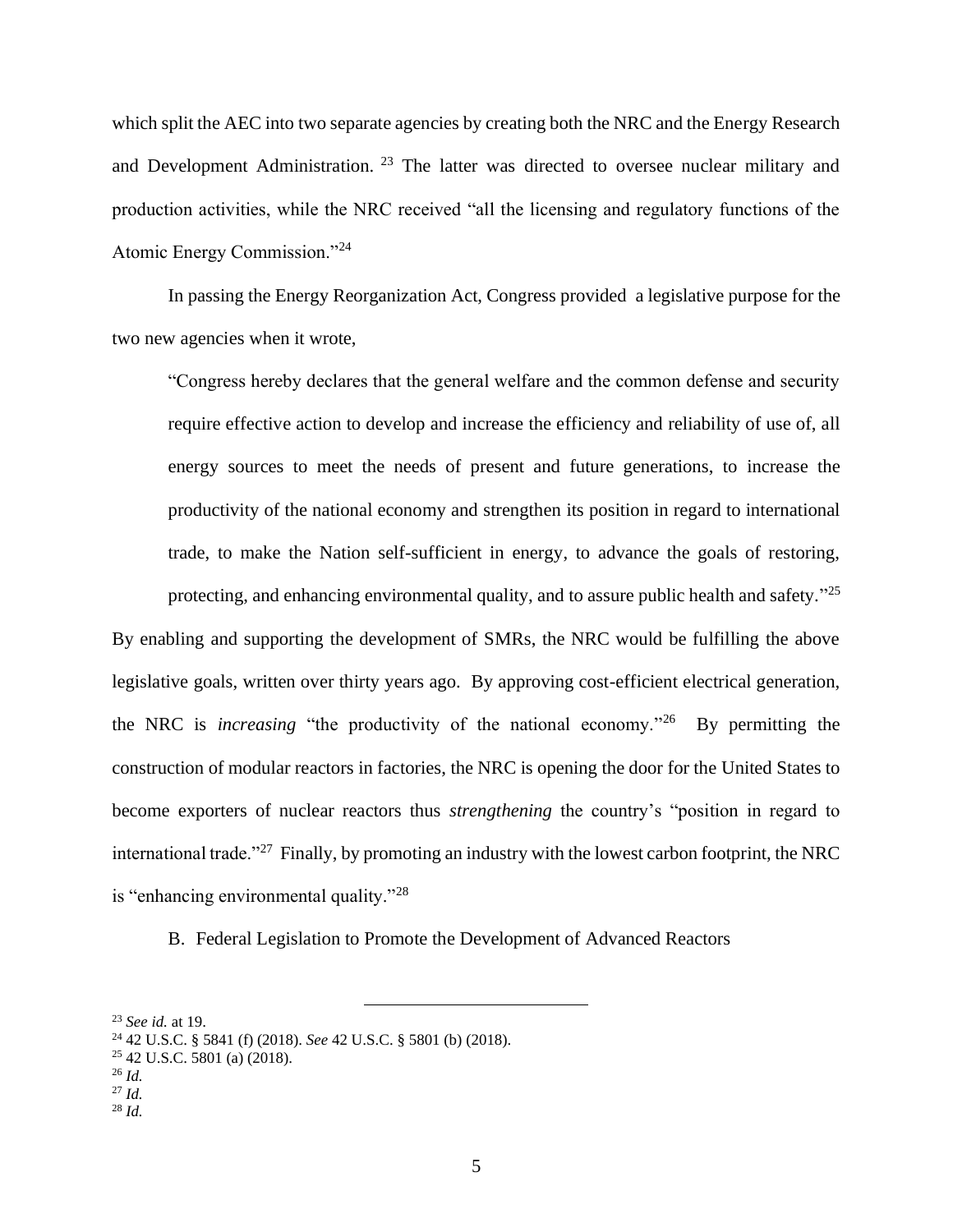Congress did not just leave it to a creative reading of the Energy Reorganization Act for the NRC to find a congressional directive to promote the development of advanced reactors. In 2018 and 2019, it passed a pair of laws specifically directed towards nuclear power plant innovation, the Nuclear Energy Innovation Capabilities Act (NEICA) and the Nuclear Energy Innovation and Modernization Act (NEIMA).<sup>29</sup>

The NEICA is directed predominantly towards the Department of Energy (DOE) and aims to create "partnerships between private sector innovators in nuclear energy with government researchers to create the next generation of clean, advanced nuclear power."<sup>30</sup> The NEICA impacts the NRC when it calls for coordination with the DOE to ensure that the NRC "has sufficient knowledge to support the evaluation of applications for licenses, permits, and design certifications . . . for advanced nuclear reactors" and mandates the creation of a cost-sharing program in which the DOE pays out "grants to applicants for the purpose of funding a portion of the [NRC] fees" for application review.<sup>31</sup>

While the NEICA emphasizes the actual innovation of advanced reactor technology, the NEIMA focuses on the development of the necessary regulatory and licensing process to encourage that innovation.<sup>32</sup> In NEIMA, Congress recognized that the NRC's regulatory framework was developed to address challenges presented by large LWRs "and may not be suitable for advanced technologies with unique characteristics that may warrant different safety

<sup>29</sup> *See* Nuclear Energy Innovation Capabilities Act of 2017, Pub. L. No. 115-248, 132 Stat. 3154 (codified as amended in scattered sections of 42 U.S.C.); Nuclear Energy Innovation Modernization Act, Pub. L. No. 115-439, 132 Stat. 5565 (codified as amended in scattered sections of 42 U.S.C.).

<sup>30</sup> *Bipartisan Energy Innovation Bill Heads to President's Desk*, SENATE COMMITTEE ON ENERGY & NAT. RESOURCES (Sept. 13, 2018), https://www.energy.senate.gov/2018/9/bipartisan-nuclear-energy-innovation-billheads-to-president-s-desk.

<sup>31</sup> 42 U.S.C. § 16278 (2018); 42 U.S.C. § 16280 (2018).

<sup>32</sup> *See* Nuclear Energy Innovation Modernization Act, Pub. L. No. 115-439, 132 Stat. 5565 (codified as amended in scattered sections of 42 U.S.C.).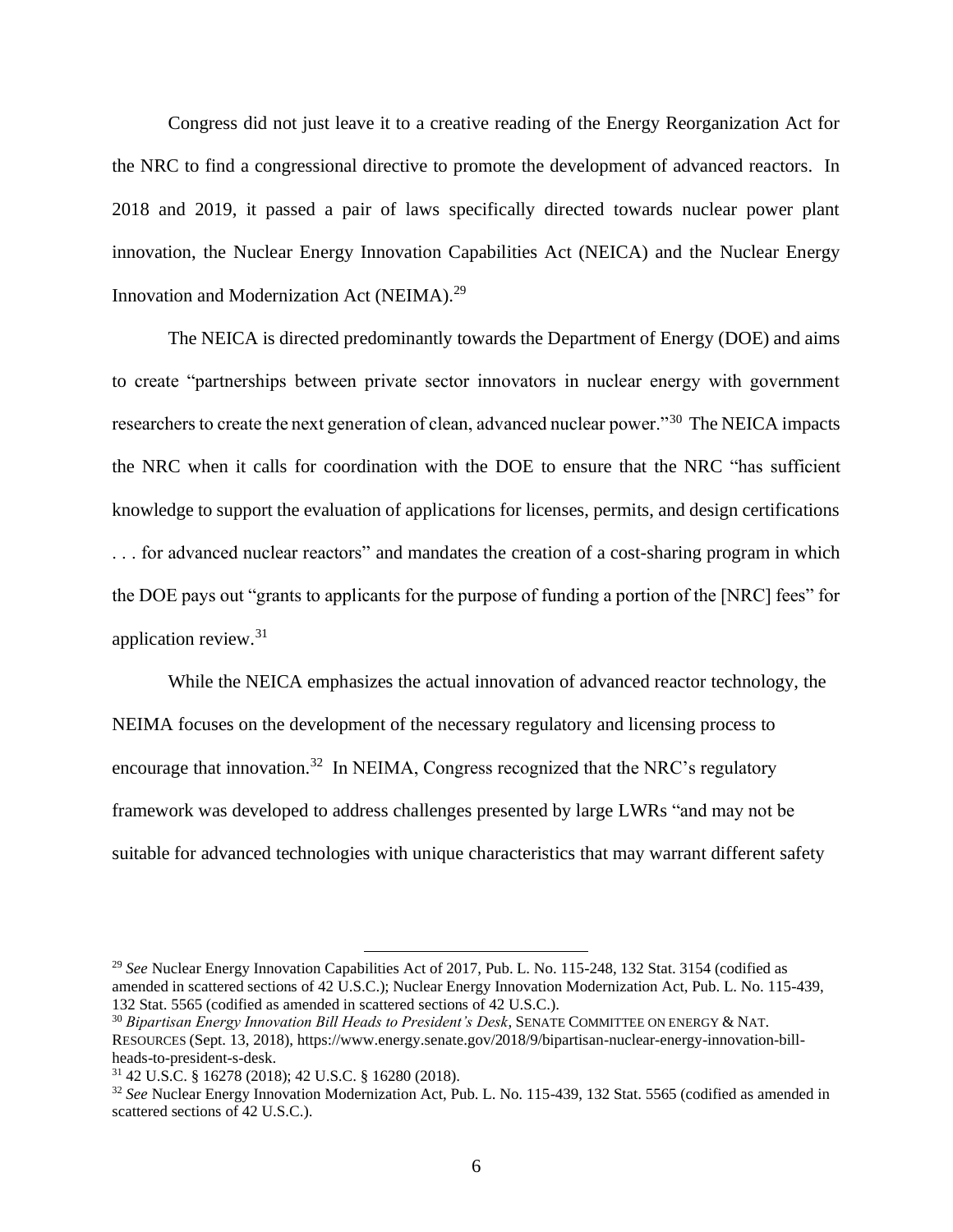requirements."<sup>33</sup> The purpose of the act, therefore, is to establish "a program to develop the expertise and regulatory processes necessary to allow innovation and the commercialization of advanced nuclear reactors."<sup>34</sup>

The Senate Committee on Environment and Public Works (the Committee) wrote that the NRC's new regulatory processes must be "more holistic" and "technology-inclusive."<sup>35</sup> To become "more holistic," per the NEIMA, the NRC must implement "strategies for the increased use of risk-informed, performance-based licensing evaluation techniques . . . within the existing regulatory framework."<sup>36</sup> The Committee suggested that a "risk-informed, performance-based" approach to licensing will give the NRC the necessary flexibility to approve a diverse range of reactor designs to which the typical safety requirements for LWRs may not apply. To become "technology-inclusive," the NEIMA requires the NRC, by the end of 2027, "to complete a rulemaking to establish" a regulatory framework that accommodates advanced reactor designs.<sup>37</sup>

The NEIMA calls for the creation of a staged licensing process "for the purpose of predictable, efficient, and timely reviews" to facilitate fundraising efforts by the companies that design advanced reactors.<sup>38</sup> The Committee suggested that it is easier for "companies to seek investment as a design successfully completes each stage rather than attempting to raise \$1 to \$2 billion dollars at the start of the process without a predictable schedule."<sup>39</sup>

C. Implementation of Congressional Acts

The NRC has taken several actions to implement Congress' latest statutory requirements as reported by the agency in an update to Congress on its progress. The NRC has held

<sup>33</sup> S. REP. NO. 115-86, at 5 (2017).

<sup>34</sup> 42 U.S.C. § 2215 (2018).

<sup>35</sup> 42 U.S.C. § 2133 (2018); S. REP. NO. 115-86.

<sup>36</sup> 42 U.S.C. § 2133 (2018).

 $37$  *Id.* 

<sup>38</sup> *Id. See* S. REP. NO. 115-86.

<sup>39</sup> S. REP. NO. 115-86.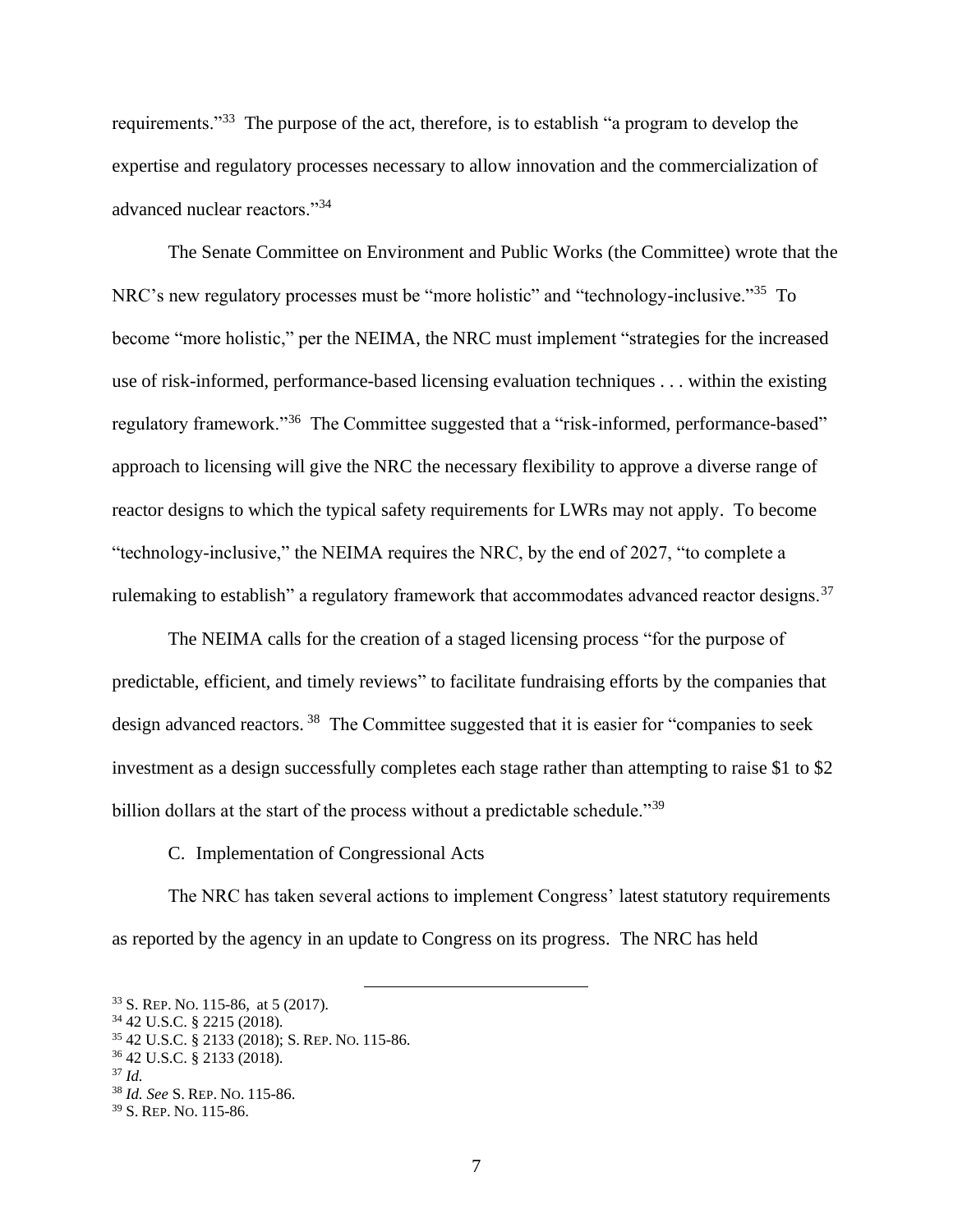workshops with shareholders to develop guidance for both applicants and NRC staff members regarding the submission and review of advanced reactor license applications.<sup>40</sup> Additionally, they have partnered with the Licensing Modernization Project (LMP), "a team of advanced reactor technology and licensing" experts led by Southern Company, and the Nuclear Energy Institute (NEI) "to establish a technology-inclusive regulatory framework for advanced reactors."<sup>41</sup>

More recently, the NRC set a 2024 deadline for its staff to finalize a new section to govern licensing of advanced reactors under Title  $10<sup>.42</sup>$  This is three years prior to the 2027 deadline set by Congress in the NEIMA.<sup>43</sup> As part of the rulemaking required for the development of 10 C.F.R. 53, as it would be labeled, the NRC announced in November 2020 that it would be periodically publishing proposed rules on the federal register for updating its regulations to be risk-informed, performance-based, and technology-inclusive.<sup>44</sup>

#### II. Comparison of SMR and Traditional LWR Reactor Technology

#### A. Casualty of Concern

To understand the importance of SMR's safety features, it is necessary to understand the casualty of concern that reactors are designed to avoid, the damage that can result, and the mechanisms by which the casualty comes about.

<sup>40</sup> *See* NUCLEAR REGULATORY COMM'N, UPDATE ON THE NUCLEAR REGULATORY' COMMISSION'S (NRC) IMPLEMENTATION OF THE NUCLEAR ENERGY INNOVATION AND MODERNIZATION ACT (NEIMA) (2020). <sup>41</sup> *Id*; WAYNE MOE, LICENSING MODERNIZATION PROJECT FOR ADVANCED REACTOR TECHNOLOGIES:FY 2018 PROJECT STATUS REPORT V (2018).

<sup>42</sup> *See* Alex Polonksy, Jane Accomando, Roland Backhaus, *NRC Commissioners Accelerate Schedule for New Part 53 for Advanced Reactors*, MORGAN LEWIS (Oct. 7, 2020)

https://www.morganlewis.com/blogs/upandatom/2020/10/nrc-commissioners-accelerate-schedule-for-new-part-53 for-advanced-reactors.

<sup>43</sup> 42 U.S.C. § 2133 (2018).

<sup>44</sup> *See* Alex Polonsky, Jane Accomando, & Ariel Braunstein, *Action Required on NRC Rulemaking for Advanced Reactors*, MORGAN LEWIS (Nov. 16, 2020) https://www.morganlewis.com/blogs/upandatom/2020/11/actionrequired-on-nrc-rulemaking-for-advanced-reactors.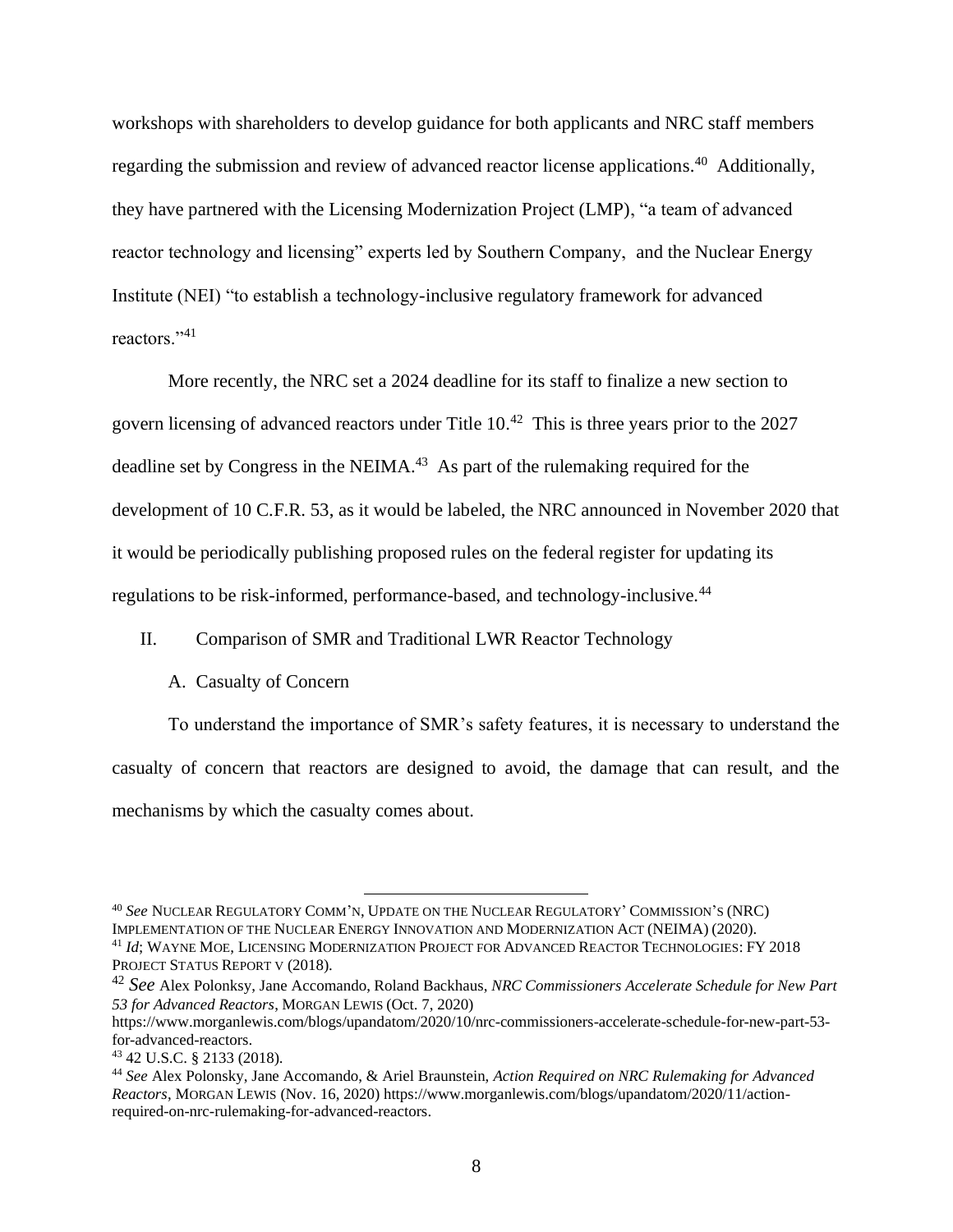The casualty of concern is the release of radiation and radioactive materials to the environment. Congress calls this casualty an "extraordinary nuclear occurrence" and defines it as "any event causing a discharge or dispersal of source, special nuclear, or byproduct material from its intended place of confinement in amounts offsite, or causing radiation levels offsite."<sup>45</sup> Source material includes natural or depleted uranium or thorium.<sup>46</sup> Special nuclear material is defined as the enriched uranium or plutonium used in the fission process.<sup>47</sup> Byproduct material "includes any radioactive material (except enriched uranium or plutonium) produced by a nuclear reactor."<sup>48</sup> Extraordinary nuclear occurrences can result in a "nuclear incident" which is any occurrence within the United States that causes "bodily injury, sickness, disease, or death," or property damage, "resulting from the radioactive, toxic, explosive, or other hazardous properties of source, special nuclear, or byproduct material."<sup>49</sup>

Bodily injury occurs when a person is exposed to either gamma or alpha radiation resulting from radioactive decay of atoms.<sup>50</sup> Both of these types of radiation are stopped by the materials used to construct reactor containment boundaries.<sup>51</sup> Gamma radiation causes cell damage when it passes through the human body.<sup>52</sup> Alpha radiation is unable to penetrate human skin, but can be harmful if swallowed or inhaled.<sup>53</sup> Most radiation damage manifests through cancer years after exposure. However, radiation sickness, or Acute Radiation Syndrome, is a severe, but infrequent,

<sup>47</sup> *See Special Nuclear Material*, U.S. NRC, https://www.nrc.gov/reading-rm/basic-ref/glossary/special-nuclearmaterial.html (last visited Dec. 18, 2020).

<sup>45</sup> 42 U.S.C. § 2014 (j) (2018).

<sup>46</sup> *See Source Material*, U.S. NRC, https://www.nrc.gov/materials/srcmaterial.html (last visited Dec. 18, 2020).

<sup>48</sup> *Byproduct Material*, U.S. NRC, https://www.nrc.gov/reading-rm/basic-ref/glossary/byproduct-material.html (last visited Dec. 18, 2020).

<sup>49</sup> 42 U.S.C. § 2014 (q) (2018).

<sup>50</sup> *Radiation in Everyday Life*, INT'L ATOMIC ENERGY AGENCY,

https://www.iaea.org/Publications/Factsheets/English/radlife (last visited Dec. 18, 2020).

<sup>51</sup> *See id.* 

<sup>52</sup> *See id.* 

<sup>53</sup> *See id.*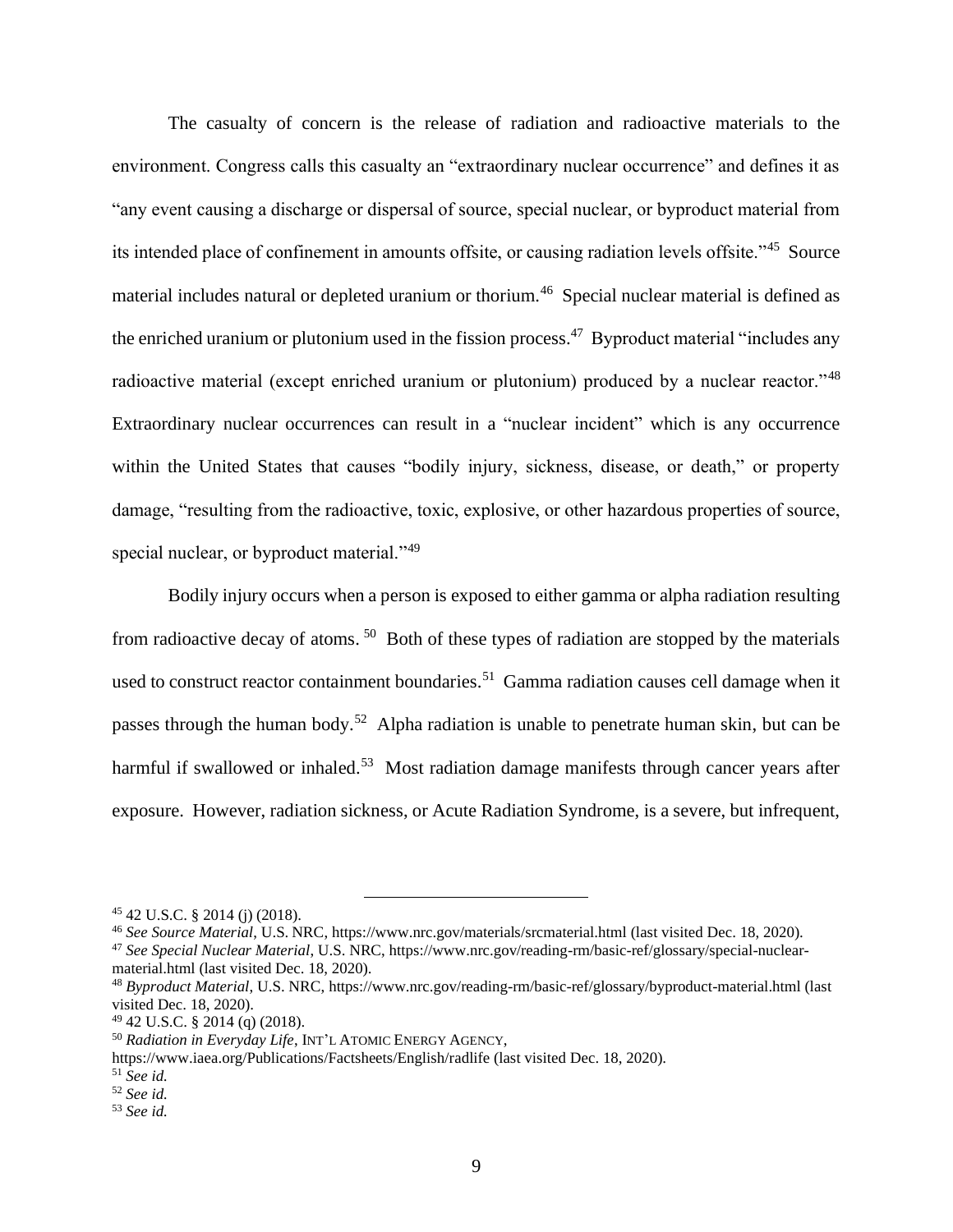occurrence in which exposure to a large amount of radiation in a short amount of time results in critical injury and death, examples of such exposure being the emergency responders at the Chernobyl explosion and victims of the atomic bombings in Hiroshima and Nagasaki.<sup>54</sup>

The reactor accidents at Fukushima and Three Mile Island are two well-known examples of extraordinary nuclear occurrences that demonstrate how such casualties occur and the importance of certain reactor safety features. In both situations, the reactors lost their ability to circulate water through the core where the fuel plates containing the radioactive elements and fission products were located. When this happened, the reactor temperature and pressure increased uncontrollably until the barrier separating the fuel from the coolant channels cracked and radioactive material, once contained within the fuel plate, was released into the environment.

At Fukushima, the accident began with an earthquake that caused three of the plants operating reactors to shut down automatically as designed.<sup>55</sup> The earthquake also damaged the power plant's connection to off-site AC power sources, which was necessary to power the decay heat removal system.<sup>56</sup> The emergency diesel generators started as a result and would have been sufficient to keep the reactor in a safe condition were it not for the subsequent tsunami that rendered the generators out of commission.<sup>57</sup> The power plant's electrical system switched to backup batteries which had enough stored energy to supply eight hours of DC power.<sup>58</sup> When the batteries died, the plant lost all means for removing decay heat from the reactor which continued to heat up, the water in the coolant channels flashed to steam, temperature and pressure increased until it exceeded the design pressure of the containment boundary, and radiation was discovered

<sup>54</sup> *See Radiation Emergencies*, CTR. FOR DISEASE CONTROL AND PREVENTION,

https://www.cdc.gov/nceh/radiation/emergencies/arsphysicianfactsheet.htm#:~:text=Acute%20Radiation%20Syndro me%20(ARS)%20(,usually%20a%20matter%20of%20minutes) (last visited Dec. 18, 2020).

<sup>55</sup> *See* DIRECTOR GEN., INT'L ATOMIC ENERGY AGENCY, THE FUKUSHIMA DAIICHI ACCIDENT 25 (2015).

<sup>56</sup> *See id.* 

<sup>57</sup> *See id.* at 31.

<sup>58</sup> *See id.*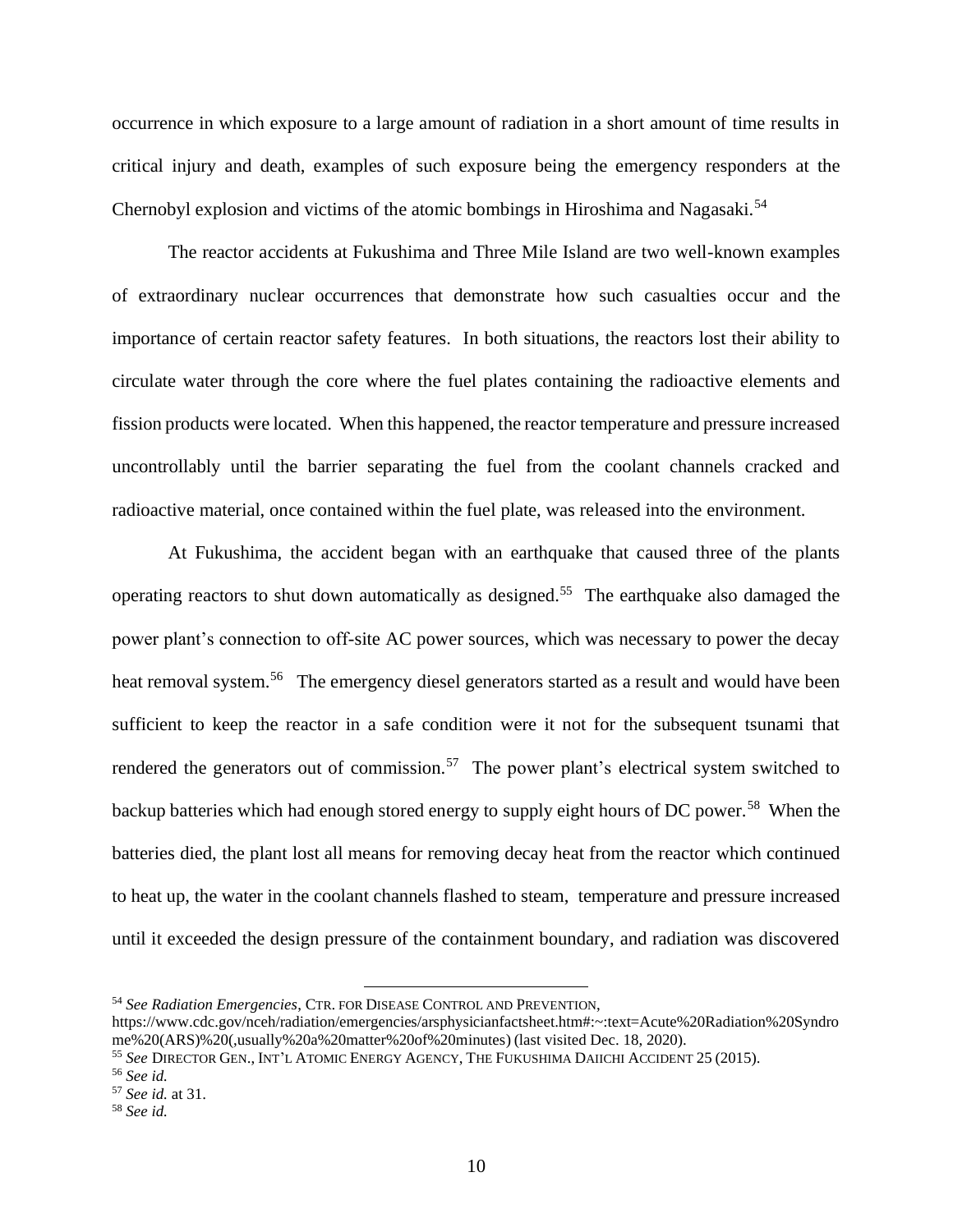outside of the reactor compartment indicating that there was "some uncontrolled radioactive release from primary containment."<sup>59</sup>

The accident at Three Mile Island began when a feedwater pump malfunctioned resulting in a loss of feedwater to the steam generator.<sup>60</sup> Feedwater is converted into steam by heated reactor coolant water passing through tubes in the steam generator. The steam generator, therefore, acts as a heat sink in which heat created by the fission process is transferred from the hot coolant water to the feedwater to create steam and colder coolant water is returned to the reactor core. When the feedwater pump malfunctioned at Three Mile Island, the power plant lost the method by which it was removing decay heat from the shutdown reactor.<sup>61</sup> Reactor pressure and temperature increased until a pressure relief valve lifted prompting the watch team to take action to lower plant pressure.<sup>62</sup> Despite lowering plant pressure, the relief valve remained stuck open.<sup>63</sup> Operators failed to recognize the casualty due to an instrument failure, pressure continued to drop due to the open valve, and the reactor coolant pumps stopped due to a loss of net positive suction head.<sup>64</sup> Without operating reactor coolant pumps, the water stopped circulating through the reactor core and heat up to become steam.<sup>65</sup> Without water to remove heat from the fuel plates, the temperature increased until the fuel plates blistered and fractured, releasing fission products into the environment.<sup>66</sup>

Both the Fukushima and Three Mile Island accidents resulted from a loss of an ability to remove decay heat from a shutdown reactor. In Fukushima, the reactor lost decay heat removal

<sup>59</sup> *Id.* at 35–36.

<sup>60</sup> *See Backgrounder on the Three Mile Island Accident*, U.S. NRC (June 21, 2018), https://www.nrc.gov/readingrm/doc-collections/fact-sheets/3mile-isle.html#impact.

<sup>61</sup> *See id.* 

<sup>62</sup> *See id.* 

<sup>63</sup> *See id.* 

<sup>64</sup> *See id.* 

<sup>65</sup> *See id.* 

<sup>66</sup> *See id.*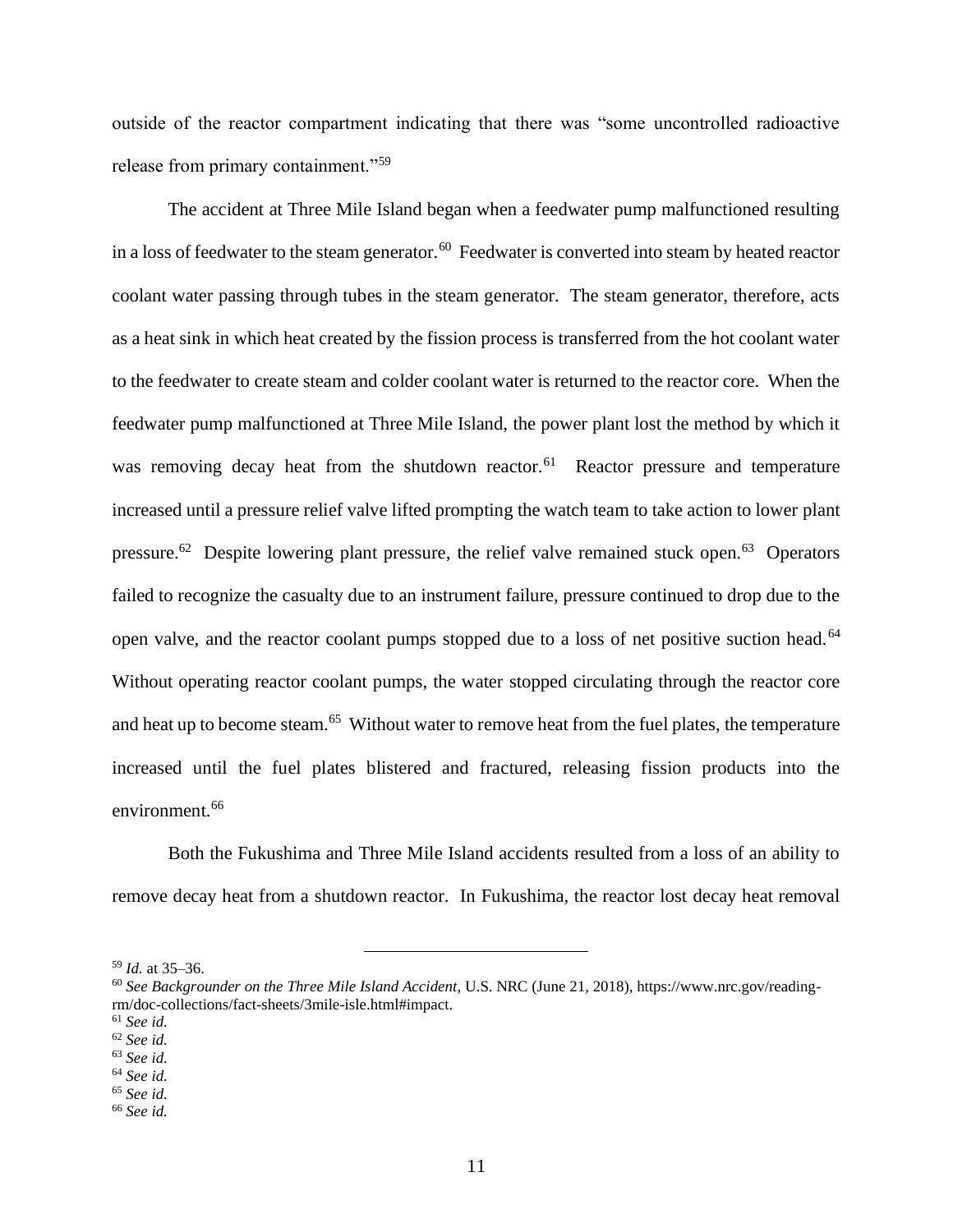capabilities when it lost electric power. In Three Mile Island, the reactor lost this capability when plant parameters dropped to a point where a pump could no longer operate. The problem, therefore, in both situations, was reliance upon an operating pump to remove heat from the reactor. Commercial LWRs in the United States do not operate much differently than the reactors at Three Mile Island and Fukushima as will be discussed in the following section.

B. Technical Specifications and Safety Features of Large Commercial LWRs

The last commercial LWR to be constructed in the United States was the Watts Bar Nuclear Plant, Unit Two, which obtained its operating license from the NRC in October 2015.<sup>67</sup> It is a Westinghouse four loop reactor with an operating capacity of  $3,411$  MW<sub>th</sub> and electrical output of 1,160 MW<sub>e</sub>.<sup>68</sup> The reactor is located on 1,770 acres in southeastern Tennessee.<sup>69</sup> Its operation is similar to that of the power plant at Three Mile Island and other LWRs in the United States. The water, or reactor coolant, is circulated by reactor coolant pumps through the reactor core where it absorbs the heat created by the nuclear fission process thus keeping the reactor at a safe temperature.<sup>70</sup> The hot reactor coolant is then pumped through the hot leg piping to the steam generators where it transfers heat to the colder feedwater in the steam generator converting it to the steam that drives the turbine generators to create electricity.<sup>71</sup> The, now cold, reactor coolant then travels back to the reactor core through the cold leg where the cycle begins again.<sup>72</sup> As a four

<sup>67</sup> *See Watts Bar Nuclear Plant, Unit 2*, U.S. NRC, https://www.nrc.gov/info-finder/reactors/wb2.html (last visited Jan. 15, 2015).

<sup>68</sup> *See id*; TENNESSEE VALLEY AUTHORITY, WATT'S BAR NUCLEAR PLANT, UNIT 2FINAL SAFETY ANALYSIS REPORT, AMENDMENT 103 1.1-1 (2011) https://www.nrc.gov/docs/ML1108/ML110840665.html [hereinafter FINAL SAFETY ANALYSIS REPORT].

<sup>69</sup> *See* FINAL SAFETY ANALYSIS REPORT,*supra* note 68, at 1.1-2.

<sup>70</sup> *See Pressurized Water Reactors*, U.S. NRC (Jan. 15, 2015), https://www.nrc.gov/reactors/pwrs.html.

<sup>71</sup> *See id.* 

<sup>72</sup> *See id.*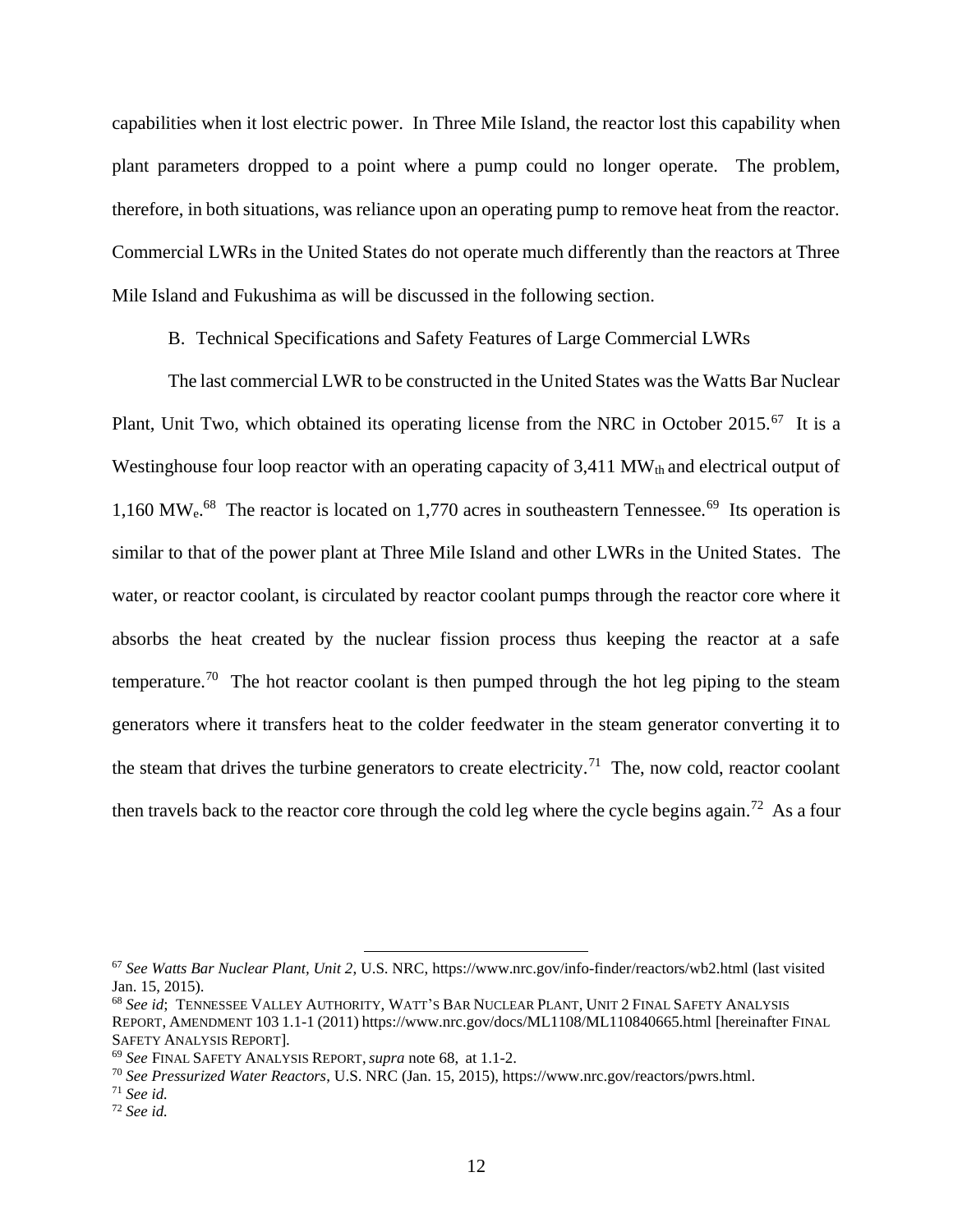loop reactor, the Watts Bar Nuclear Plant has four reactor coolant pumps, four steam generators, and four sets of hot and cold leg piping.<sup>73</sup>

The reactor coolant pumps used in LWRs are powered by offsite electricity.<sup>74</sup> Similar to those at Fukushima, upon a loss of electricity, onsite diesel generators turn on to supply power to pumps that ensure cooling water is circulated through the reactor.<sup>75</sup> To help mitigate the effect of a loss of pumping power the Watts Bar Nuclear Plant is designed to facilitate natural circulation of water through the core.<sup>76</sup> In the process of natural circulation, water is driven through the core by density differences between hot and cold water.<sup>77</sup> To enable natural circulation, the steam generator is installed at a higher position than the reactor core.<sup>78</sup> Hot water leaving the core is at a lower density and, therefore, rises towards the steam generator where heat is pulled from the system.<sup>79</sup> The colder water is at a higher density and then falls back to the reactor.<sup>80</sup> This process allows for some amount of core cooling in the event of a loss of pumping power.

The Watts Bar reactor contains an Emergency Core Cooling System (ECCS).<sup>81</sup> The ECCS is designed to shut down and cool the reactor in two specific casualties which could result in a reactor accident: loss of coolant through either broken primary piping or a stuck open relief valve (like at Three Mile Island), and an abnormal increase in reactor power resulting from either excessive steam demand caused by a break in steam piping or a lifting steam pressure relief valve or an ejection of control rods.<sup>82</sup> The ECCS is designed to keep the reactor core covered with water

<sup>73</sup> *See Watts Bar Nuclear Plant Unit 2*, *supra* note 67.

<sup>74</sup> *See Pressurized Water Reactors*, *supra* note 70.

<sup>75</sup> *See id.* 

<sup>76</sup> *See* FINAL SAFETY ANALYSIS REPORT,*supra* note 68 at 5.5-10.

<sup>77</sup> *See id.* 

<sup>78</sup> *See id.* 

<sup>79</sup> *See id.* 

<sup>80</sup> *See id.* 

<sup>81</sup> *See id.* at 6.3-1.

<sup>82</sup> *See id.*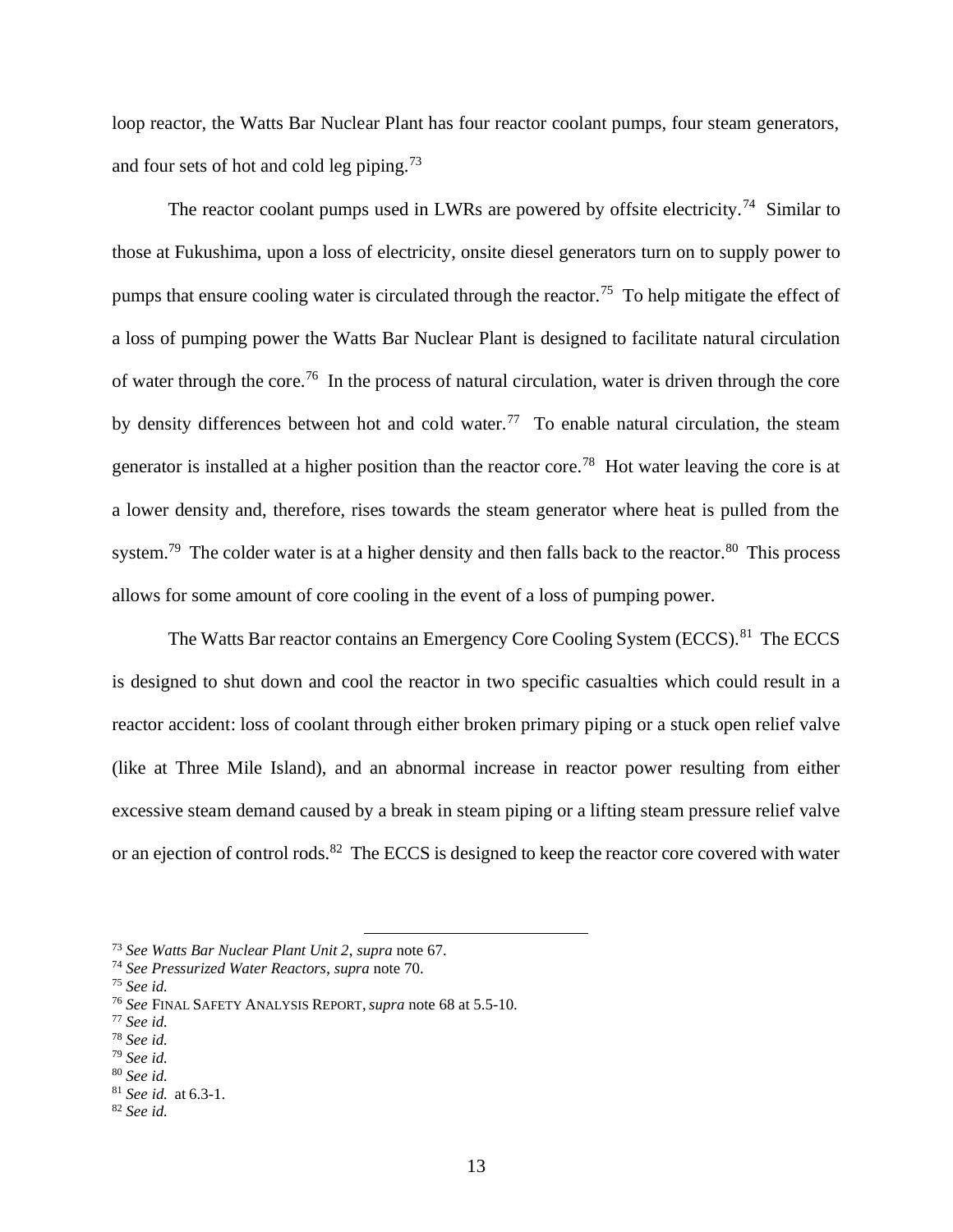and circulate water through the reactor following shutdown in order to remove decay heat.<sup>83</sup> Like Fukushima, the power plant accomplishes this objective by using a series of pumps designed to operate at different pressures that take suction from a variety of makeup water tanks and can be powered by both offsite electrical power and onsite diesel generators.<sup>84</sup> To facilitate rapid shutdown of the reactor, the ECCS also injects borated water into the primary system using pumps or pressurized accumulators.<sup>85</sup> Boron, a chemical poison, functions similar to the control rods in that it absorbs neutrons that would otherwise interact with the uranium fuel to cause nuclear fission.<sup>86</sup>

### C. Technical Specifications and Safety Features of SMRs

Two SMRs in development in the United States are the NuScale reactor and Holtec International's SMR-160. As discussed previously, the NuScale reactor has obtained a standard design approval from the NRC. The SMR-160 has applied for pre-application review from the NRC.<sup>87</sup> These reactors utilize similar operating principles to account for the challenges faced by large LWRs building upon all that engineers have learned through decades of nuclear engineering.

The modular design means that each module is its own self-sustaining, independent unit with a single reactor, one steam generator, a pressurizer, and all the auxiliary and control equipment necessary to support reactor operation.<sup>88</sup> For the NuScale, twelve modules can be connected in series to increase the power output of the plant.<sup>89</sup> The modular design enables the power plant to

<sup>83</sup> *See id.* at 6.3-2.

<sup>84</sup> *See id.* at 6.3-3–6.3-4.

<sup>85</sup> *See id.* at 6.3-2.

<sup>86</sup> *See Boron in Nuclear Energy*, 20 MULE TEAM BORAX, https://www.borax.com/applications/nuclear-energy (last visited Jan. 18, 2021).

<sup>87</sup> *See Pre-Application Review of the SMR-160 Design*, U.S. NRC (Nov. 25, 2020),

https://www.nrc.gov/reactors/new-reactors/smr/holtec/review.html.

<sup>88</sup> *See* José N. Reyes, *NuScale Plant Safety in Response to Extreme Events*, 178 NUCLEAR TECH. 153, 153 (2012). <sup>89</sup> *See id.*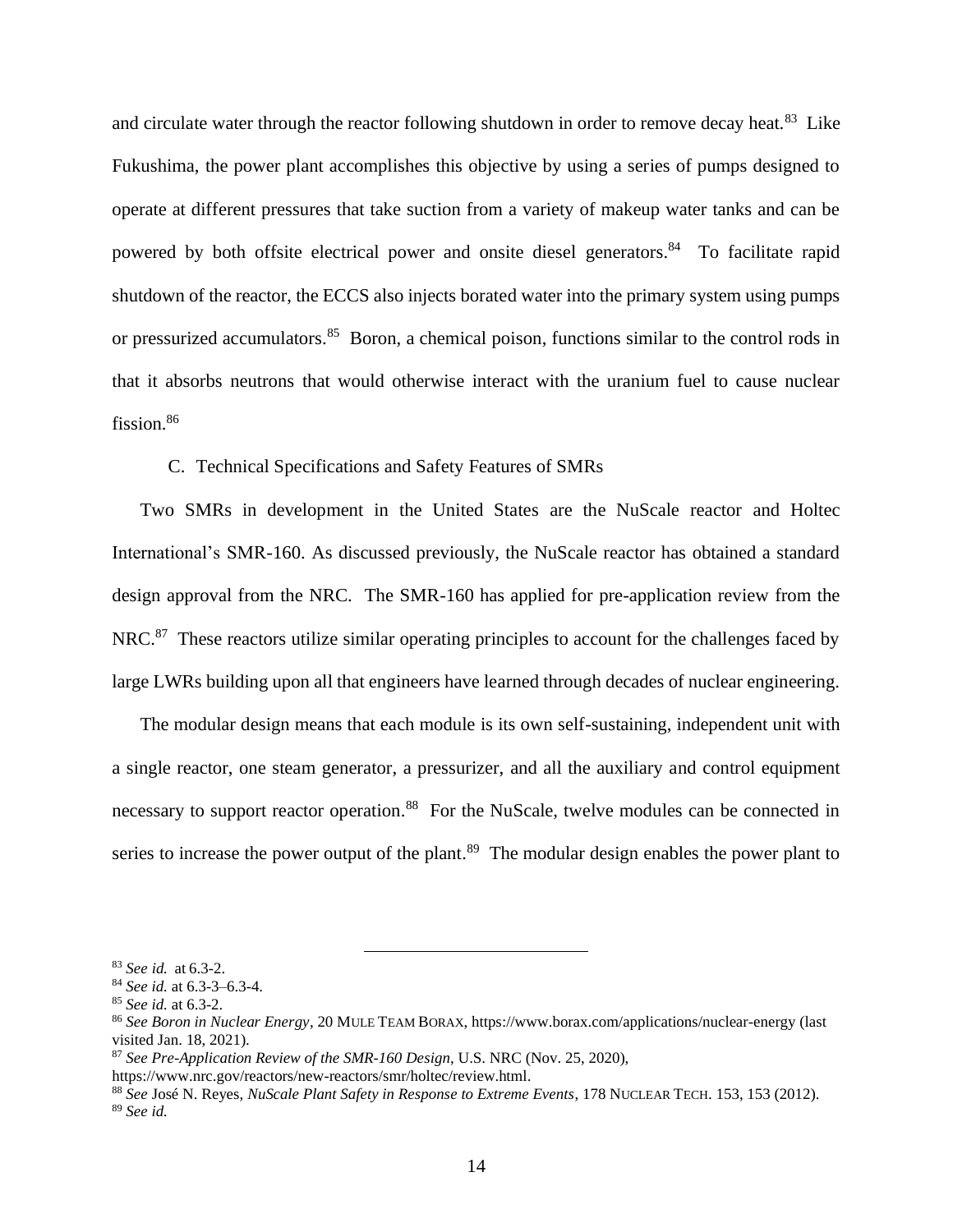continue operation even if one module is lost due to maintenance or a casualty.<sup>90</sup> This is different from the large LWRs, for which a similar scenario would require the entire reactor to be shut down resulting in the loss of thousands of megawatts of power from the electric grid.

Unlike the large LWRs, SMRs use minimal piping and do not require pumps to drive coolant flow, relying entirely upon natural circulation.<sup>91</sup> Without an extensive network of pipes, the reactors are less likely to experience a primary leak.<sup>92</sup> Without pumps, the reactors are not beholden to either onsite or offsite electrical power.<sup>93</sup> In the NuScale reactor, water heated by the reactor rises due to its low density through the hot leg riser around which the steam generator tubes are wrapped.<sup>94</sup> Heat is pulled from the coolant, and the water falls back down to the reactor through the downcomer region where it is again heated by the reactor.<sup>95</sup> This entire cycle happens within the reactor pressure vessel at the top of which are located the heaters and spray used to control plant pressure. <sup>96</sup> These two features are contained in a separate pressurizer bubble in large LWRs.<sup>97</sup> Each NuScale reactor compartment is immersed in a body of water that serves to both shield the environment from radiation and provide makeup water in the event of a leak.<sup>98</sup>

SMRs also rely upon basic thermodynamic principles to drive flow through the core following a casualty with their decay heat removal and emergency cooling systems.<sup>99</sup> As a result, unlike LWRs which rely on electrically driven pumps, SMRs will still be able to maintain the reactor in

<sup>90</sup> *See id.* 

<sup>91</sup> *See* Reyes, *supra*, at 88; *Safe and Secure*, HOLTEC INT'L, https://holtecinternational.com/products-andservices/smr/features/safe-and-secure/ (last visited Jan. 15, 2021).

<sup>92</sup> *See Safe and Secure*, *supra* note 91.

<sup>93</sup> *See* Reyes, *supra* note 88, at 155.

<sup>94</sup> *See NuScale: A Versatile and Economical Plant*, A SUPPLEMENT TO MECHANICAL ENGINEERING MAG., Jun. 2014, at 60-61.

<sup>95</sup> *See id.* 

<sup>96</sup> *See* Reyes, *supra* note 88, at 155.

<sup>97</sup> *See id.*

<sup>98</sup> *See NuScale: A Versatile and Economical Plant*, *supra* note 94, at 60–61.

<sup>99</sup> *See id.* at 154–59; *New Products, Services & Contracts*, NUCLEAR PLANT J., July-Aug. 2014, at 16.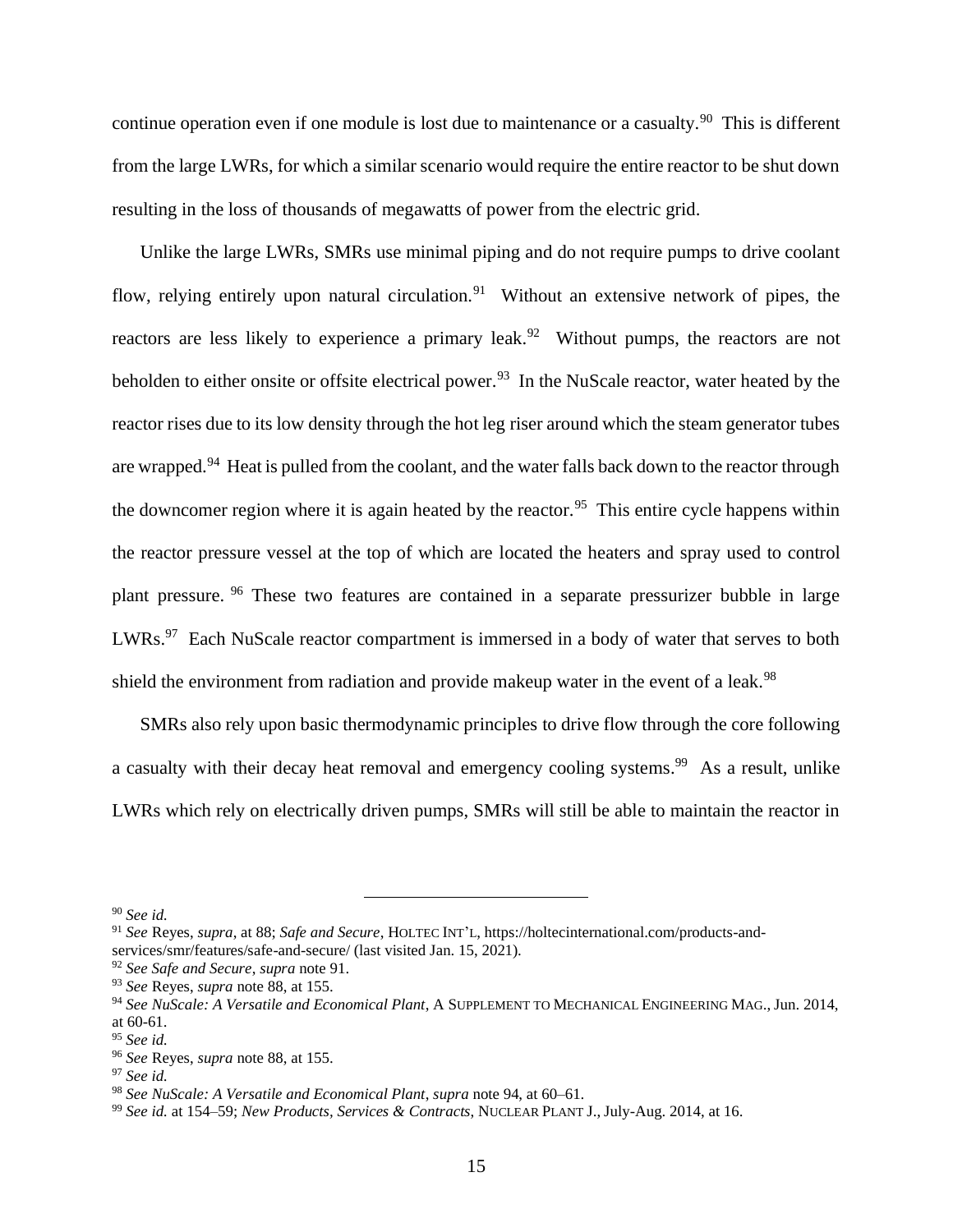a stable, cooled condition without a connection any electrical power supplies. NuScale's decay heat removal system is capable of cooling the reactor for three days without any pumps or electrical power and its emergency cooling system is capable of operating for thirty days, after which any decay heat generation is low enough that it can sufficiently be offset by heat losses to the ambient environment surrounding the reactor.<sup>100</sup> Contrast that with the Fukushima reactor which only had sufficient battery power to operate its decay heat removal system for eight hours without an AC power supply.

The NuScale reactor's decay heat removal system functions by directing steam from the steam generator through piping located on the outside of the reactor compartment where it is condensed back into water by heat transfer to the common pool of water in which the reactor is immersed.<sup>101</sup> This condensed water than returns to the reactor vessel where it is heated again into steam.<sup>102</sup> The steam generation process, just as during normal operations, removes heat from the reactor coolant. When the emergency cooling system is in operation, steam is vented out of the top of the reactor vessel and then collects on the inner wall of the reactor containment, which is at a lower temperature due to the cool common pool that surrounds the reactor modules, where it is condensed into water. 103 As steam is vented and condensed, the level of water outside the reactor vessel rises and the level of coolant inside the reactor vessel lowers.<sup>104</sup> Recirculation valves open to allow the cool water to flow into the reactor vessel further cooling the reactor.<sup>105</sup> This cooled water is heated into steam by the reactor, and the cycle repeats.<sup>106</sup>

<sup>100</sup> *See id.* 

<sup>101</sup> *See Passive Systems*, NUSCALE, https://www.nuscalepower.com/benefits/safety-features/passive-systems (last visited Jan. 18, 2021).

<sup>102</sup> *See id.* 

<sup>103</sup> *See id.* 

<sup>104</sup> *See id.* 

<sup>105</sup> *See id.* 

<sup>106</sup> *See id, supra* note 101.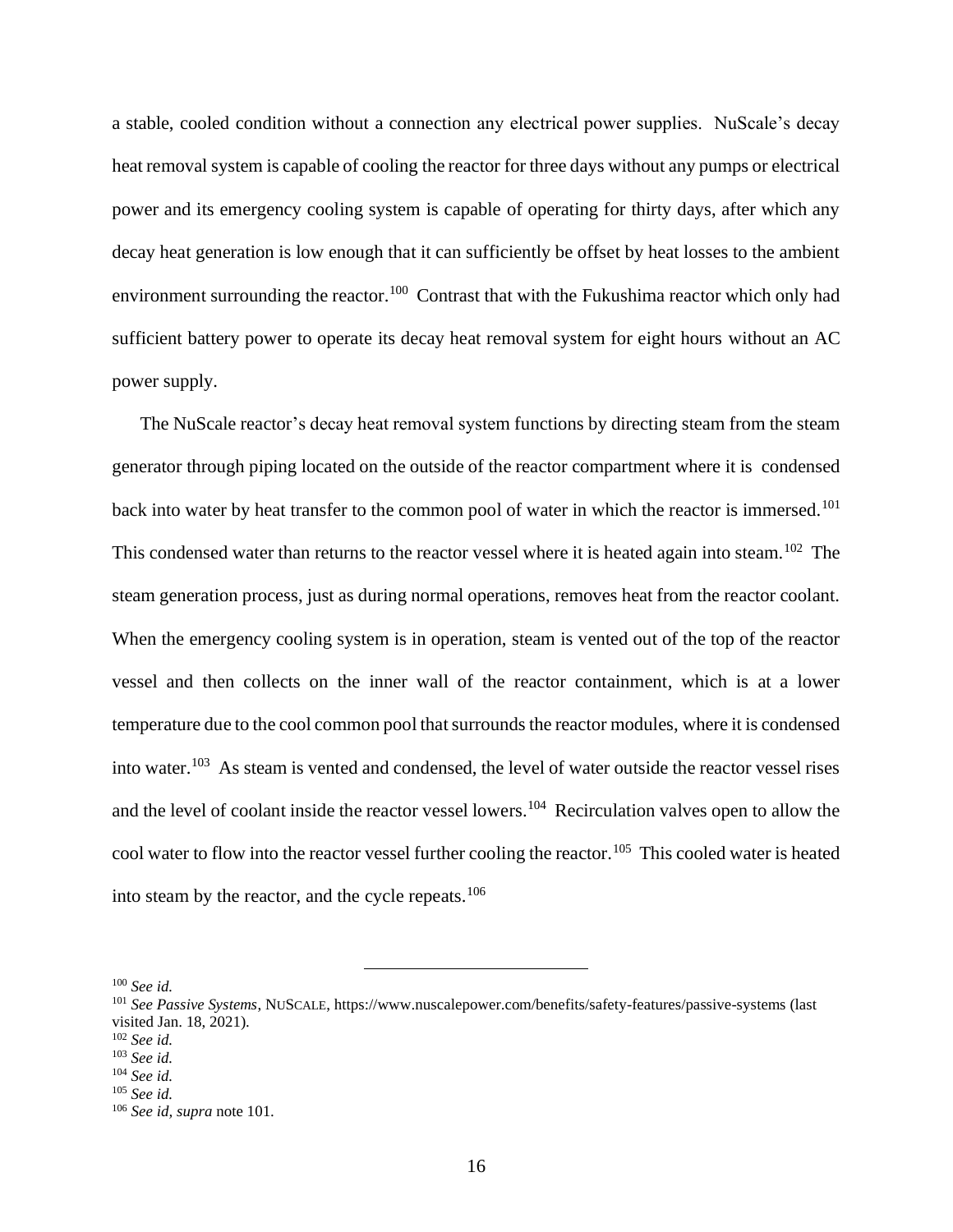The Holtec NuScale reactors will be built underground in an aircraft-impact resistant building.<sup>107</sup> The purpose is to mitigate the severity of an earthquake like the one that damaged Fukushima.<sup>108</sup> During an earthquake, the underground buildings are "constrained and supported by the surrounding medium" and "less likely to experience vibration amplification."<sup>109</sup>

The small size of the NuScale reactor also enables engineers to build a more robust containment vessel that is able to withstand internal pressures up to 600 psia, meaning that the pressure within the containment must be greater than 600 psia for there to be any possibility of radioactive fission products escaping into the environment.<sup>110</sup> This value is ten times the pressure boundary of conventional containments.<sup>111</sup> Including the containment vessel, there are "seven barriers between the nuclear fuel and the local community and environment."<sup>112</sup> Current commercial LWRs in operation typically have only three.<sup>113</sup>

Ultimately, all of these safety features and operating characteristics should enable SMRs to be constructed on smaller plots of land among higher population densities. This would enable a reactor to power, for example, a domestic military base thus eliminating the military's reliance on the security of the local energy grid.<sup>114</sup> The Holtec SMR-160 is designed to fit on four and one half acres.<sup>115</sup> A full complement of twelve NuScale SMRs, providing approximately 720 MW<sub>e</sub> is

<sup>111</sup> *See id.* at 156.

<sup>107</sup> *See NuScale: A Versatile and Economical Plant*, *supra* note 94; *Safe and Secure*, *supra* note 91.

<sup>108</sup> *See* Reyes, *supra* note 88, at 159.

 $109$  *Id.* 

<sup>&</sup>lt;sup>110</sup> See id. at 154. The containment vessel is the final shield between the environment and the reactor. It surrounds the reactor vessel and serves to contain fission products in the event of a reactor accident and to minimize radiation levels in the environment.

<sup>112</sup> *See NuScale: A Versatile and Economical Plant*, *supra* note 94, at 60.

<sup>113</sup> *See id.* 

<sup>114</sup> *See* Aaron Mehta, *Pentagon Awards Contracts to Design Mobile Nuclear Reactor*, DEFENSE NEWS (Mar. 9, 2020), https://www.defensenews.com/smr/nuclear-arsenal/2020/03/09/pentagon-to-award-mobile-nuclear-reactorcontracts-this-week/ (discussing the Defense Department's goal of having an NRC-licensed reactor to power a domestic military base by 2027).

<sup>115</sup> *See Economical and Efficient*, HOLTEC INT'L, https://holtecinternational.com/products-andservices/smr/features/economical-and-efficient/ (last visited Jan. 15, 2021).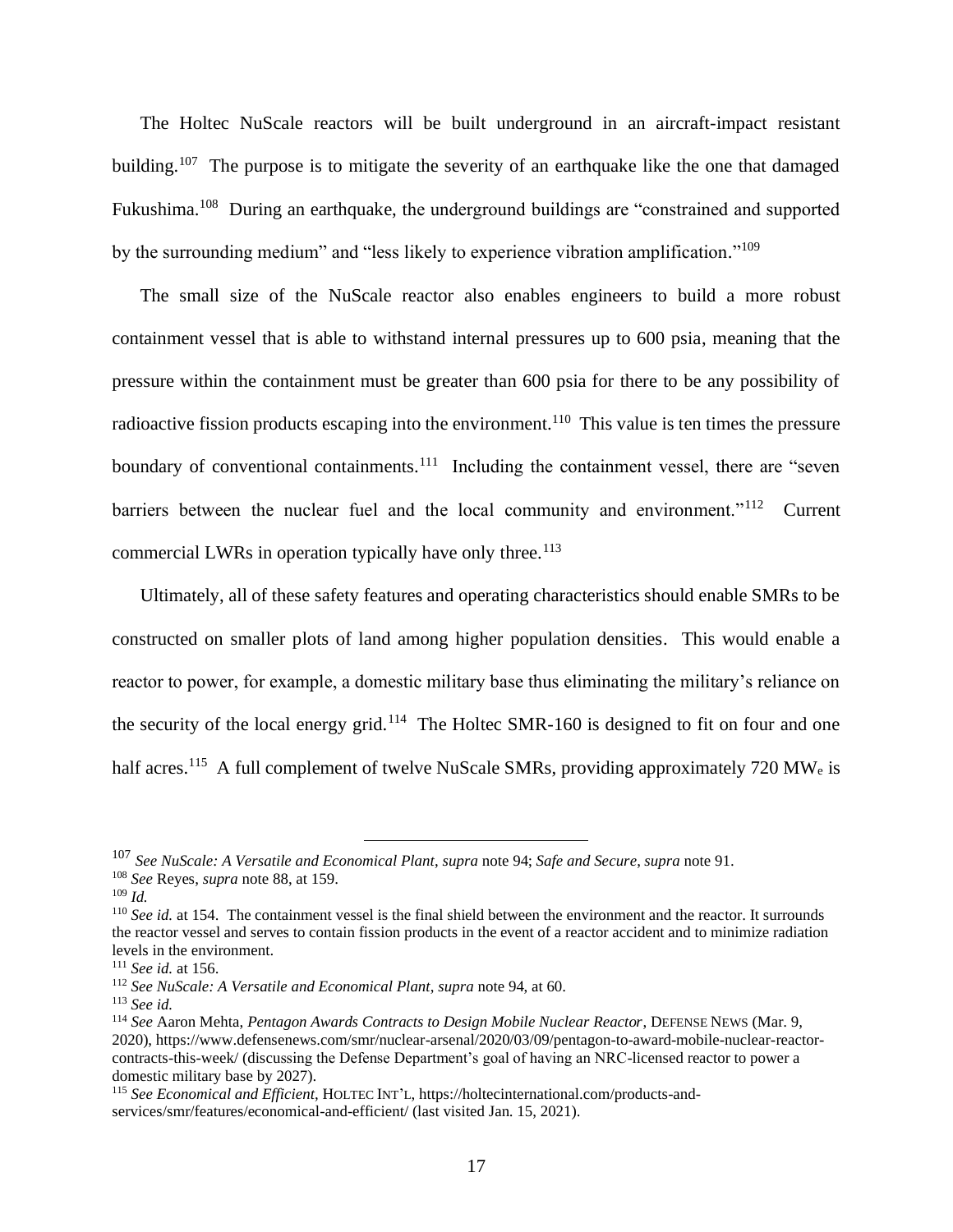designed to fit on thirty-five acres.<sup>116</sup> Recall that the Watts Bar power plant requires almost two thousand acres.<sup>117</sup>

III. Regulatory Revisions Required to Accommodate Small Modular Reactors

The NRC has published General Design Criteria as an appendix to 10 C.F.R. 50 that "establish minimum requirements for the principal design criteria for water-cooled nuclear power plants similar in design and location to plants for which construction permits have been issued by the commission."<sup>118</sup> Not only do the GDC apply to those reactors which emulate the LWRs previously approved by the NRC, but they are "also considered to be generally applicable to other types of nuclear power units and are intended to provide guidance in establishing the principle design criteria for such other units."<sup>119</sup> Separately, the NRC has explained that, although agency publications such as regulatory guides (RG) provide "acceptable methods for implementing the general criteria," companies "are free to select other methods to achieve the same goal."<sup>120</sup> Thus, while the NRC has reiterated the GDC are *minimum* requirements, the commission appears to be willing to grant some leeway in how they are implemented. Despite such flexibility, however, there are four categories of GDC that should be reevaluated by NRC personnel pertaining to SMRs. These are the criteria governing reactor control, electrical redundancy, the control room, and site selection. The approach applied by the NRC in reevaluating its site selection requirements provides a framework for the agency to follow in analyzing other guidelines.

A. Reactor Control

<sup>116</sup> *See Cost-Competitive Energy*, NUSCALE, https://www.nuscalepower.com/newsletter/nucleus-spring-2019/costcompetitive-energy (last visited Jan. 19, 2021).

<sup>117</sup> FINAL SAFETY ANALYSIS REPORT, *supra* note 68, at 1.1-2.

 $118$  10 C.F.R. § 50 app. A (2020).

 $119$  *Id.* 

<sup>&</sup>lt;sup>120</sup> Letter from Thomas Bergman, Vice President, Regulatory Affairs, NuScale Power, LLC, to U.S. Nuclear Regulatory Comm'n (Nov. 2, 2016), https://www.nrc.gov/docs/ML1630/ML16307A449.pdf.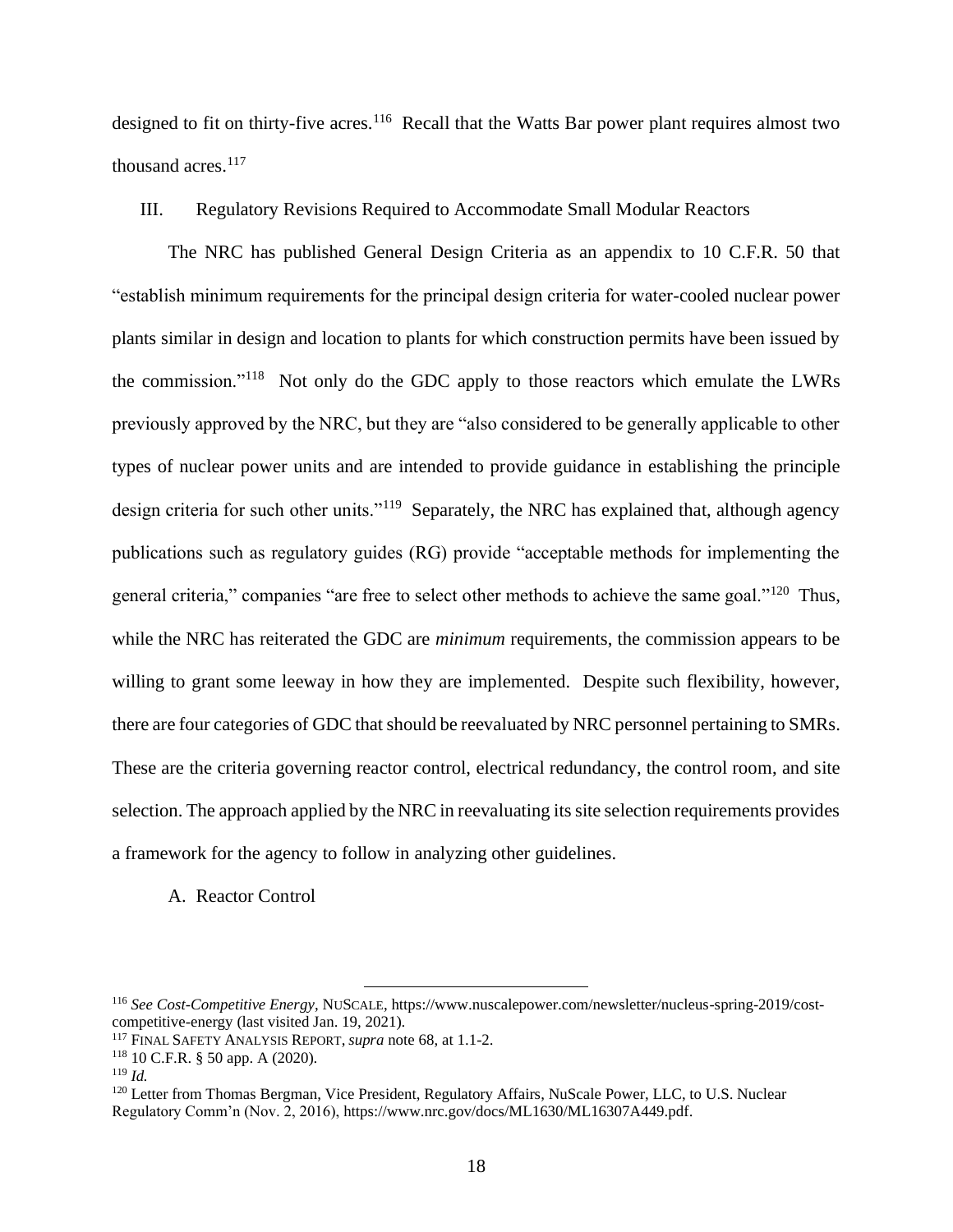The NRC's interpretation of its reactor control design criteria must be reevaluated in order to permit SMR innovation because its traditional understanding of the rules require the reactor to be shut down, and SMRs have demonstrated an adequate margin to a safety violation despite allowing for low returns to the power range.

The two design criteria that govern reactor control are GDC 26 and 27. GDC 26 deals with "reactivity control system redundancy and capability" and requires that there be two independent methods of controlling reactivity, one of which must be control rods, to ensure that "specified acceptable fuel design limits are not exceeded."<sup>121</sup> In other words, per GDC 26, a reactor must have two separate means for reducing reactor power by stopping the self-sustaining process of nuclear fission.

GDC 27 discusses "combined reactivity control systems" and requires that these systems "be designed to have a combined capability, in conjunction with poison addition by the emergency core cooling system, of reliably controlling reactivity changes to assure that under postulated accident conditions and with appropriate margin for stuck rods the capability to cool the core is maintained." $122$  LWRs meet the requirements of GDC 27 with boron injection systems to chemically shutdown the reactor in the event that the insertion of control rods are unable to do so.<sup>123</sup>

These GDC, as traditionally interpreted and applied by the NRC, are excessively burdensome for SMRs by requiring them to include unnecessary redundancies for reactor shutdown. The NRC historically requires a reactor design to be able to demonstrate indefinite

 $121$  10 C.F.R. § 50 app. A (2020).

 $122 \, Id$ 

<sup>123</sup> *See* discussion *supra* p. 14.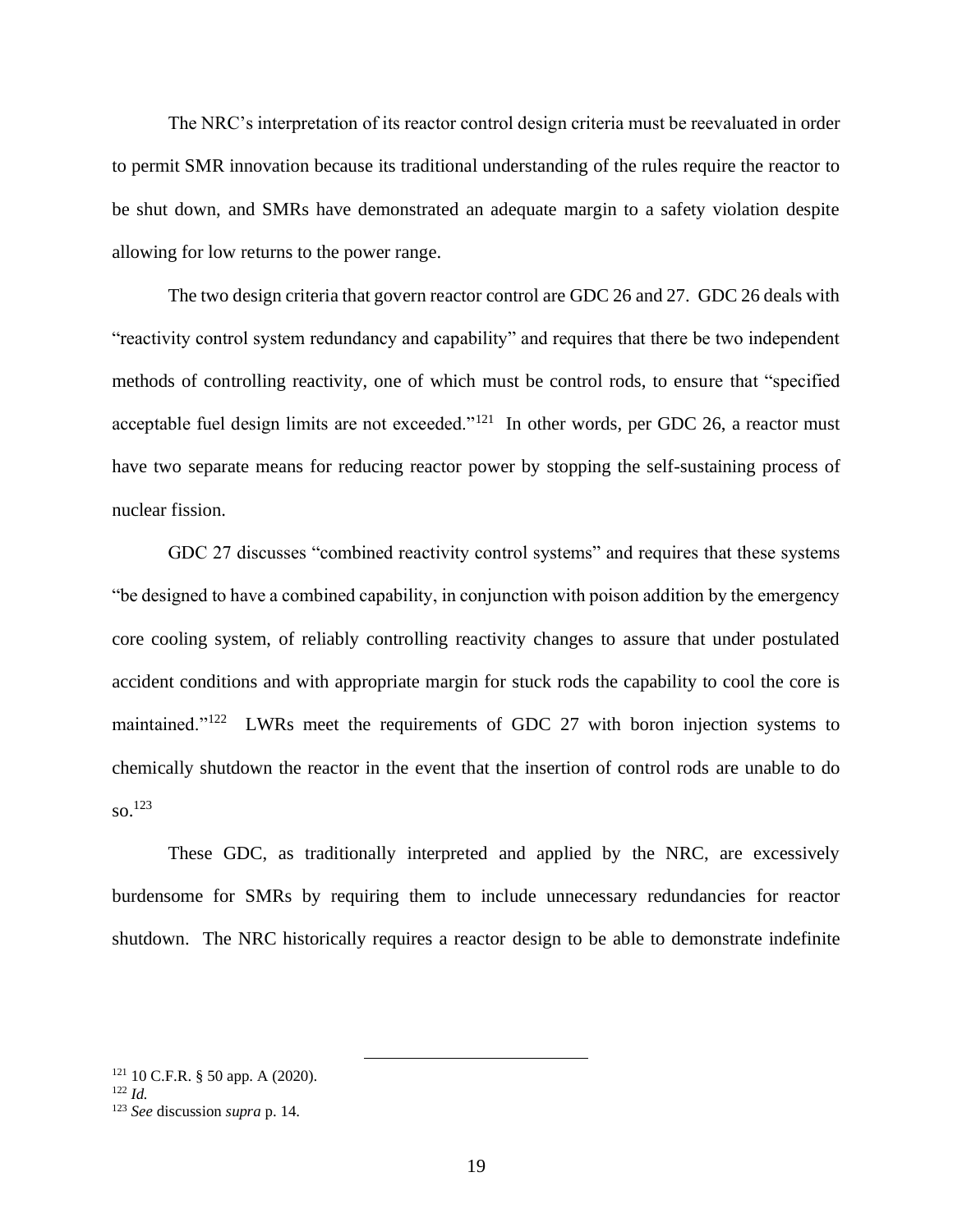subcriticality in order to satisfy GDC 26 and  $27.^{124}$  LWRs are able to provide indefinite subcriticality both mechanically and chemically.<sup>125</sup> Control rods are designed such that even if one were to remain stuck in the fully withdrawn position, the remaining rods would sufficiently interrupt the fission process so as to shut down the reactor, and, as an emergency backup in a worst-case scenario, the ECCS is capable of flooding the reactor with boron.<sup>126</sup>

The NuScale SMR, on the other hand, is designed such that "a low-level return to power is predicted during the long term response" despite the insertion of control rods  $127$  However, it's passive cooling system is able to "maintain adequate core cooling to safely cool the core and prevent radiological release" despite the temporary return to power.<sup>128</sup> Therefore, while the NuScale SMR is unable to provide indefinite subcriticality, its reactor control system and passive cooling system combine to prevent a violation of fuel design limits.<sup>129</sup>

The NRC had previously adopted a conservative understanding of GDC 26 and 27. In a casualty, the reactor must be shutdown, by hook or by crook. GDC 26 and 27, however, do not require the reactor to be shutdown, as pointed out by NuScale. The criteria only require that "fuel design limits are not exceeded" and "the capability to cool the core is maintained." The engineers who designed the NuScale SMR have demonstrated that there are alternate, innovative methods for keeping the reactor safe besides just shutting down. The NRC should, likewise, update its interpretation to encourage such innovation.

B. Electrical Redundancy

<sup>&</sup>lt;sup>124</sup> See Letter from Frank Akstulewicz, Director, Division of New Reactor Licensing, Office of New Reactors, to Thomas Bergman, Vice President, Regulatory Affairs, NuScale Power, LLC (Sept. 8, 2016), https://www.nrc.gov/docs/ML1611/ML16116A083.pdf.

<sup>125</sup> *See id.* 

<sup>126</sup> *See id.* 

<sup>127</sup>Letter from Thomas Bergman, *supra* note 120.

<sup>128</sup> *Id.* 

<sup>129</sup> *See id.*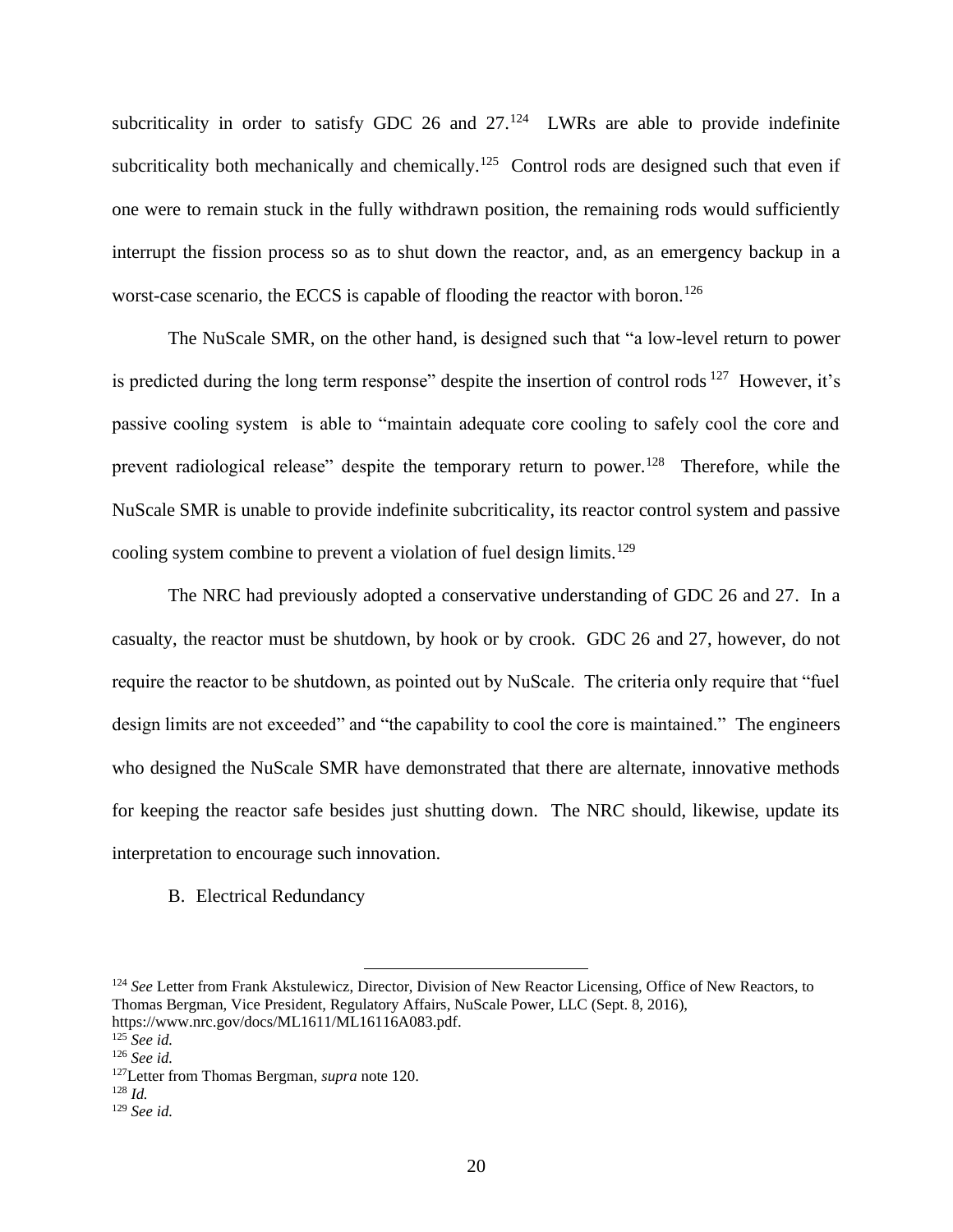The criterion requiring redundant electrical systems should be precluded from application to passively cooled SMRs because it requires them to incorporate unnecessary electrical backups. GDC 17 governs electrical power systems. It requires there to be "an onsite electrical power system and an offsite electric system." Each system must be designed that it is able

"to provide sufficient capacity and capability to assure that (1) specified acceptable fuel design limits and design conditions of the reactor coolant pressure boundary are not exceeded as a result of anticipated operational occurrences and (2) the core is cooled and containment integrity and other vital functions are maintained in the event of postulated accidents." 130

Unfortunately, as demonstrated by the Fukushima reactor accident, the electrical system required by GDC 17 is insufficient to protect the reactor in all possible scenarios.

SMRs have solved the problem witnessed at Fukushima as discussed previously. By applying thermodynamic principles of natural circulation, convection, and conduction, they are able to ensure adequate core cooling without any pumps, thus freeing themselves from reliance upon electricity. The electrical redundancy required, therefore, by GDC 17 is unnecessary. SMRs have demonstrated an improved way to maintain reactor core cooling and GDC 17 would require companies to burden themselves with antiquated technology in order to satisfy outmoded requirements.

#### C. The Control Room

The NRC's should re-evaluate its criterion for a reactor control room because SMRs are designed to be "walk-away safe." GDC 19 governs reactor control room standards. It requires there to be a control room "from which actions can be taken to operate the nuclear power unit

<sup>130</sup> 10 C.F.R. § 50 app. A (2020).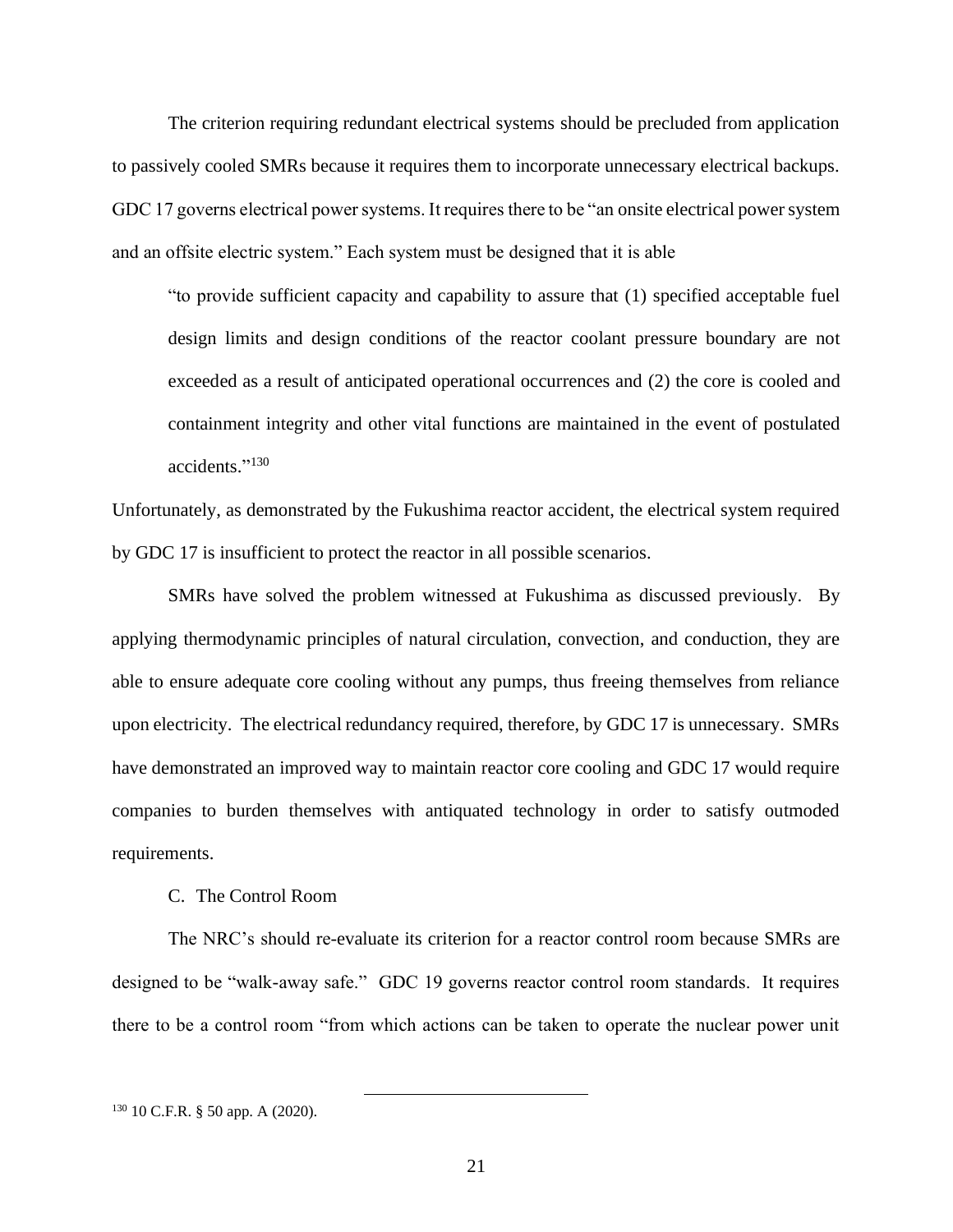safely under normal conditions and to maintain it in a safe condition under accident conditions."<sup>131</sup> Radiation shielding for the control room must be such that a person inside will not receive greater than five rem of exposure during the course of the accident.<sup>132</sup>

SMRs are designed to protect themselves. They are designed such that, during a reactor accident, operators can take no action at all and the reactor will shut down into a safe condition and cool itself indefinitely. Additionally, as autonomous technology continues to improve, it is conceivable that what little operator action is required will soon be able to be performed by autonomous agents.<sup>133</sup> The day is coming when reactors will not require human operators at all, and, by having rigid control room requirements, the NRC may be imposing unnecessary construction costs and spatial constraints that could make it difficult for companies to lower the price of nuclear energy generation and install small reactors everywhere they are needed.

### D. Site Selection

The versatility of SMRs can only be achieved if the reactors are permitted to be installed adjacent to the facility or community to which it is supplying power. It would be cost prohibitive for a company to purchase thousands of acres in a sparsely populated region only to be able to provide a military base, for example, that is many miles away with several hundred megawatts of power. In order to realize the full potential of SMRs, the NRC must provide a path for reactor construction on small lots in densely populated areas.

Current reactor siting is governed by Regulatory Guidance (RG) 4.7 which requires that the population density surrounding the site be less than five hundred people per square mile out to

 $131$  *Id.* 

<sup>132</sup> *See id.* 

<sup>133</sup> *See* Jonghyun Kim et al., *Conceptual Design of Autonomous Emergency Operation System for Nuclear Power Plants and its Prototype*, 52 NUCLEAR ENGINEERING & TECH. 308 (2019) (presenting "a conceptual design for a plant-wide autonomous operation system that uses artificial intelligence techniques").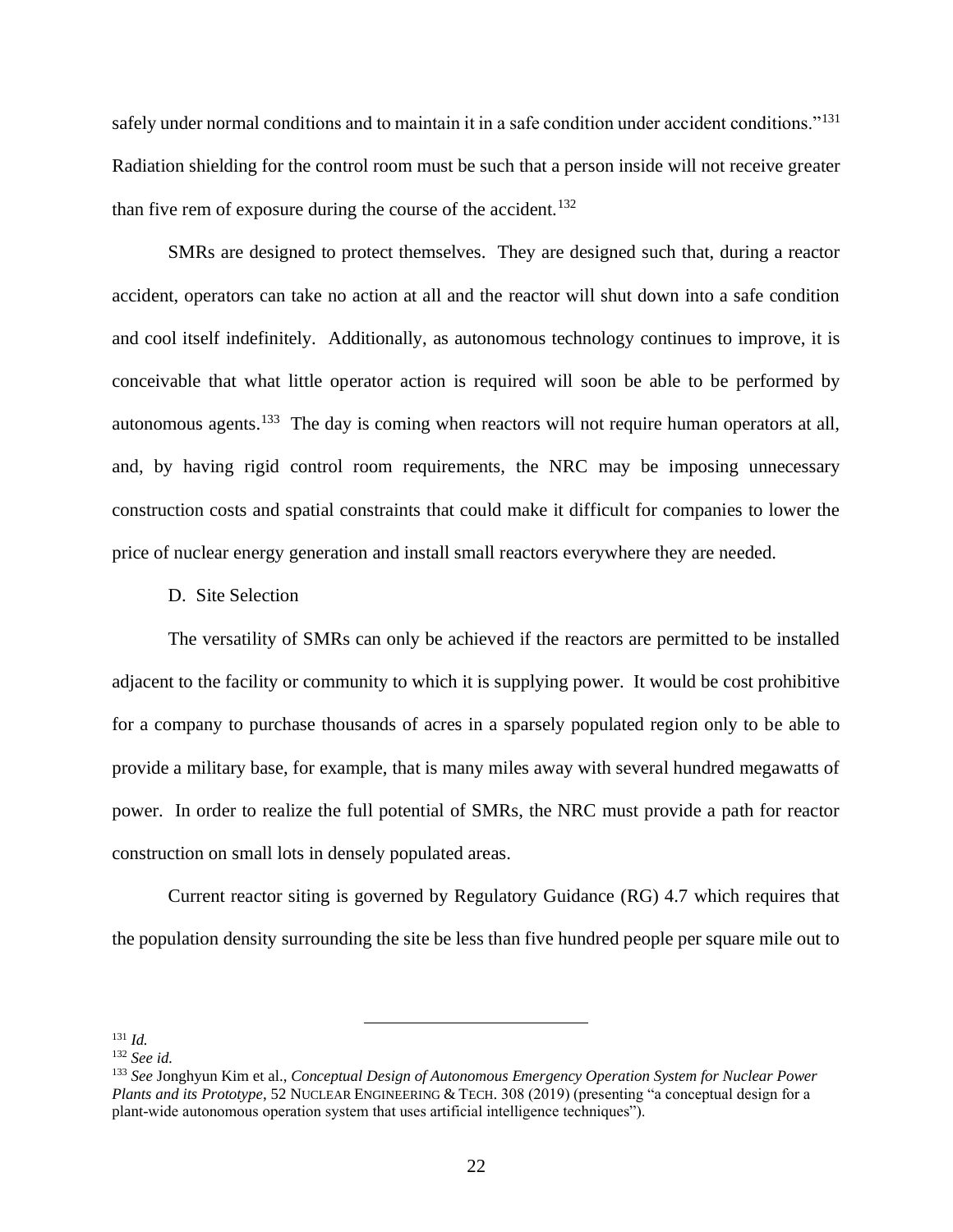twenty miles.<sup>134</sup> Additionally, the total population must be less than 157,000 people within ten miles and less than  $628,000$  people within twenty miles.<sup>135</sup>

The NRC has recognized the incongruence between its siting requirements and the technological capabilities of SMRs, acknowledging, "compared to previous generations of reactor designs, advanced reactor designs are expected to have a reduced likelihood of accidents and result in a smaller and slower release of radioactive material in the unlikely event of an accident."<sup>136</sup> The NRC is exploring methods for updating its siting requirements to accommodate innovative reactor designs.<sup>137</sup> How the NRC is approaching siting requirements provides an example for how they might address updates related to reactor control, electrical redundancy, and the control room.

E. The Way Forward

In reviewing the siting requirements, NRC staff members proposed four ways in which they can be updated. These four proposals provide a possible framework by which other NRC design requirements, like those concerning reactor control, electrical redundancy, and a control room, can be updated to facilitate SMRs. The proposals include the following: grant individual exemptions from the current guidelines on a case-by-case basis; change the regulations exclusively for SMRs; create "technology-inclusive, risk-informed, and performance-based criteria" that reactor designs would have to satisfy; and, finally, the proposal endorsed by the Union of Concerned Scientists, create a cost-benefit system for analyzing plant safety driven by societal and environmental risks expressed in dollar values.<sup>138</sup>

<sup>134</sup> *See* Memorandum from Margaret Doane, Exec. Dir. for Operations, Nuclear Regulatory Comm'n to the Comm'rs 2 (May 8, 2020). <sup>135</sup> *See id.* at 3.

<sup>136</sup> *Id.* at 2.

<sup>137</sup> *See id.*

<sup>138</sup> *See id.* at 3–6.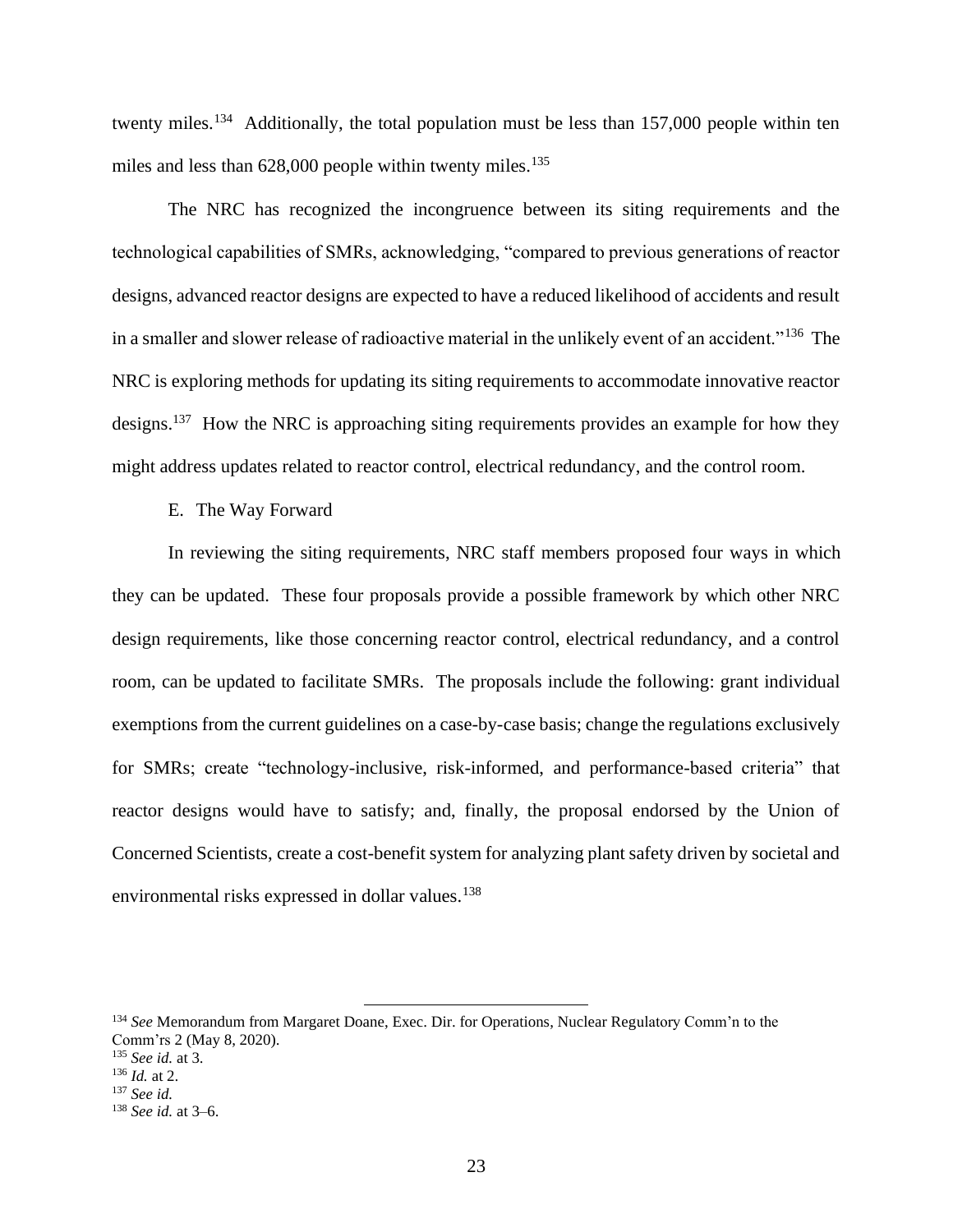Under the first proposal, the NRC would maintain the status quo, but permit individual exemptions from requirements upon a showing by the reactor's engineers that "the attributes of a particular advanced reactor design . . . could support a finding that the frequency of and consequences from accidents with radiological releases were both acceptably low."<sup>139</sup> To some extent, this appears to be the strategy adopted by the NRC during the licensing process of the NuScale SMR by waiving certain requirements which NuScale demonstrated to be inapplicable to their design.

The advantage of this methodology is that it would be easier and less expensive for the NRC.<sup>140</sup> The regulatory body would not have to expend resources analyzing and updating its guidance when it is uncertain how, exactly, innovative reactor designs will evolve in the coming years.<sup>141</sup> Otherwise, the NRC may find itself in an everlasting cycle of regulatory guidance updates to accommodate the latest and greatest reactor designs. The disadvantage of this option is that it does not provide reactor design companies with regulatory certainty.<sup>142</sup> Engineers would be working under an ambiguous regulatory cloud in which they could never be completely sure that their new innovations will gain NRC approval.

In the second proposal for updating regulatory guidelines, the NRC would change the regulations by adding specific provisions which would only apply to SMRs and other advanced designs.<sup>143</sup> Contrary to the first proposal, the advantage of the second option is that it would "promote regulatory stability, predictability, and clarity."<sup>144</sup> However, it would require the NRC to spend time and money creating the new guidelines. Proponents and opponents of nuclear power

<sup>139</sup> *Id.* at 3.

<sup>140</sup> *See* Memorandum from Margaret Doane, *supra* note 134, at 3. ("The agency would not spend its resources on developing the related guidance documents within the current planning horizon"). <sup>141</sup> *See id.* 

<sup>142</sup> *See id.*

<sup>143</sup> *See id.* at 3–4.

<sup>144</sup> *Id.* at 4.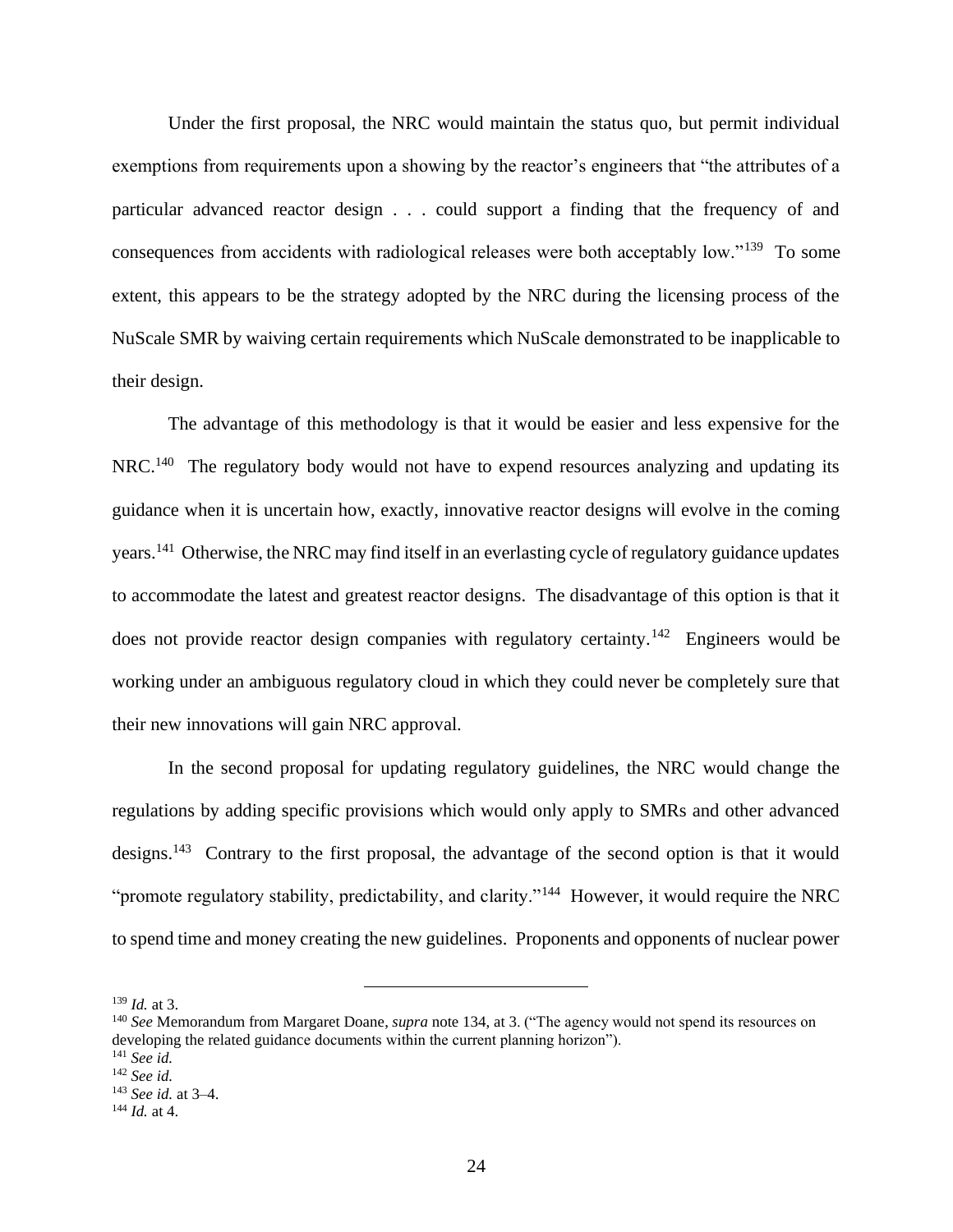both took issue with this proposal being too narrowly focused<sup>145</sup> To stakeholders in the nuclear power industry, the new regulations could fail to consider all possible attributes of advanced reactors that mitigate the impact of reactor accidents. To those focused upon the possible harm of nuclear energy, the new regulations may enable a reactor to acquire a license by satisfying simple tailor made guidelines rather than passing the scrutiny of a more holistic review.

The third proposal is the preferred method for the NRC and those in the nuclear power industry. Under this plan, the NRC would develop "technology-inclusive, risk-informed, and performance-based criteria" that reactor designs must satisfy.<sup>146</sup> This approach "is more comprehensive than Option 2 in that it considers the integrated safety performance of the entire reactor design."<sup>147</sup> Besides being the preferred option for NRC and nuclear power stakeholders, this plan satisfies the requirement in the NEIMA that the NRC pursue the use of risk-informed, performance-based, technology-inclusive licensing techniques. 148

The advantage of the third proposal is that it would provide a more supportive and reliable regulatory path for SMRs while also being flexible enough to accommodate unforeseen reactor innovations because of the plan's "more design-specific assessment of risks."<sup>149</sup> The disadvantage, like that of the second option, is that it would require the expenditure of NRC resources to develop the new criteria.<sup>150</sup>

The fourth proposal considered by the NRC would involve the implementation of societal considerations beyond the regulations already required.<sup>151</sup> This method is less about facilitating the development of SMRs, and more about the imposition of additional requirements. This plan

<sup>145</sup> *See id.*

<sup>146</sup> Memorandum from Margaret Doane, *supra* note 134, at 7.

<sup>147</sup> *Id.* at 4–5.

<sup>148</sup> *See* discussion, *supra* p. 7.

<sup>149</sup> Memorandum from Margaret Doane, *supra* note 134*.* at 5.

<sup>150</sup> *See id.* 

<sup>151</sup> *See id.*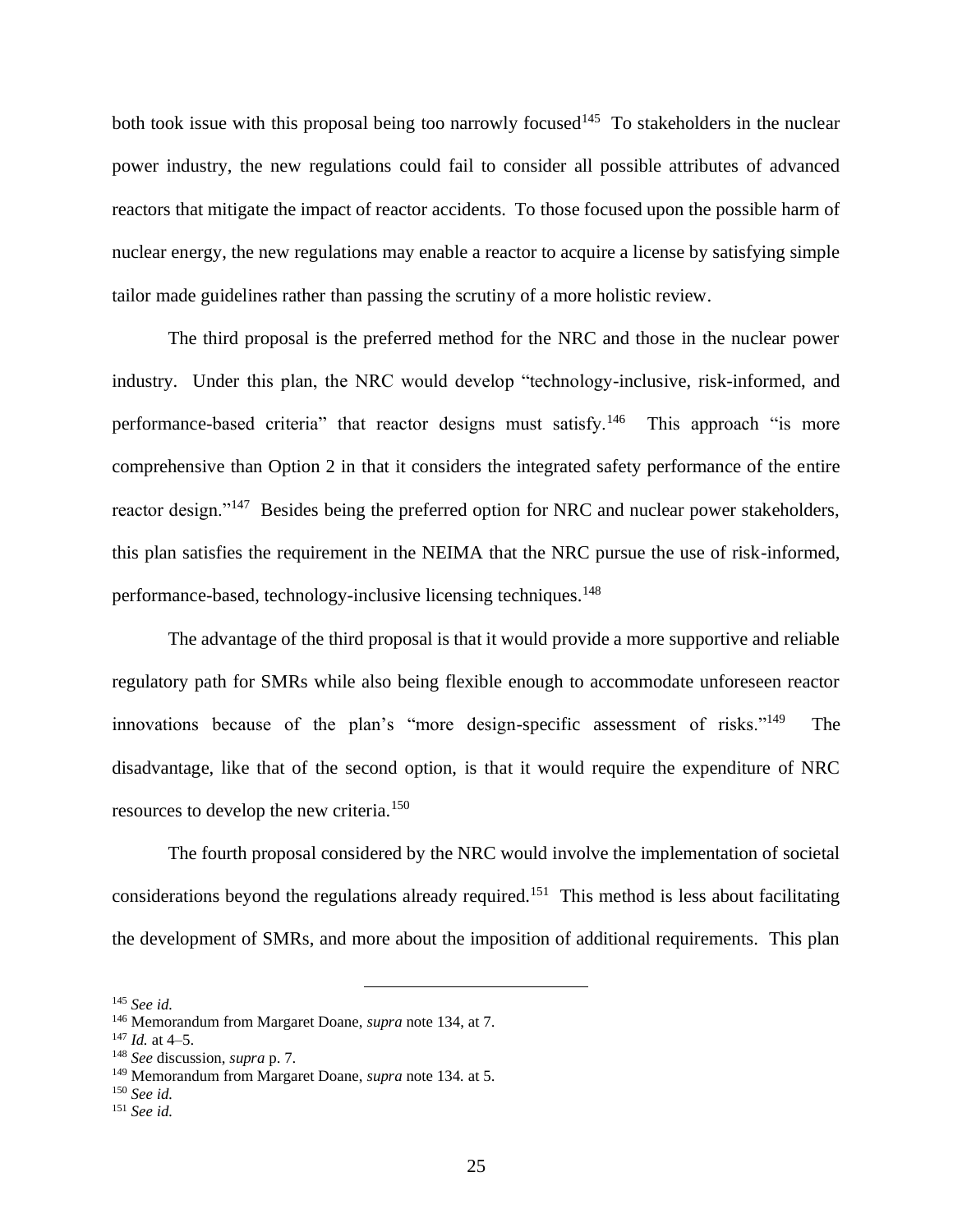was the "stated preference of the [Union of Concerned Scientists] if the NRC were to pursue any option other than the status quo.<sup>152</sup> Instead of lifting a regulatory burden, it would require the NRC to consider the monetary impact of a reactor accident emanating from a particular reactor design at a specific location pertaining to the local economy, "land availability, population displacement, and decontamination costs."<sup>153</sup> This type of analysis "would require significant resources" and be difficult to conduct in a timely fashion.

#### **CONCLUSION**

The United States is at a crossroads. Do we want to include nuclear power in our national effort to lower carbon emissions? Or do we want to allow it to fade into American history and become a failed twentieth century experiment? Congress has strongly indicated through the NEIMA and the NEICA that we choose the former. Words, however, in an act of congress are just that, words. Those words will only acquire importance and meaning when they are put into action by the NRC and DOE. The NRC can begin by revising its regulatory guidelines and design criteria to facilitate the development of SMRs, the next step in nuclear reactor innovation.

SMRs are to large LWRs what the Tesla Model S is to the Ford Model T. SMRs incorporate innovative technology built upon nearly a century of research and experience operating nuclear reactors. The regulations put into place by the NRC to defend against another "Three Mile Island" are no longer relevant because SMRs are nothing like the reactor at Three Mile Island.

When the NRC licensed the NuScale SMR, it was only the beginning. By addressing outdated regulations like those governing reactor control, electrical redundancy, the control room, and site selection, the NRC can pave the path to licensing for other SMR designs. By adopting technology-inclusive, risk-informed, and performance-based regulation, the NRC can usher

<sup>152</sup> *Id.* at 6.  $153$  *Id.*